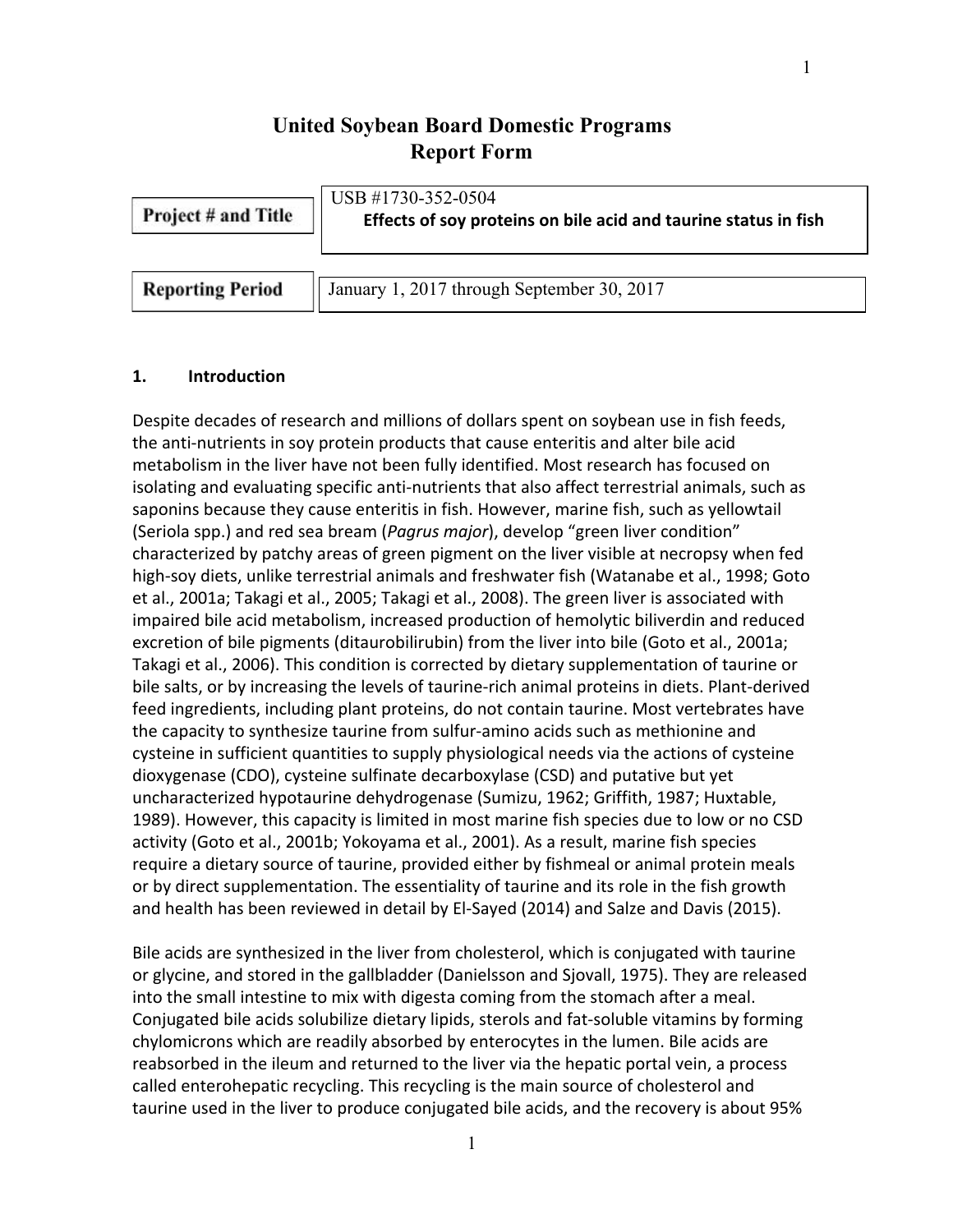in humans. Bile acid recycling in fish is thought to be equally important for normal digestion and metabolism of lipids and fat-soluble vitamins.

In vitro studies indicate that soybean seeds contain bile acid-binding proteins that potentially sequester bile acids in the intestine, removing them from the body (Makino et al., 1988; Nagaoka et al., 1997; Choi et al., 2002). Most studies determining the essentiality of taurine in fish utilize diets that contain very low levels of animal proteins and moderate to high levels (20%-60%) of soybean meal or soy protein concentrate. Substantial evidence suggests that the high dietary need for taurine reported for many marine fish is an artifact of the effect of high levels of soy protein on bile acid metabolism. In fish feeding trials where the effect of varied taurine levels was evaluated by measuring plasma cholesterol, bile acid, and taurine levels, these compounds were significantly reduced in fish fed soy-based diets, indicating bile acid binding in the intestine and reduction of intestinal reabsorption of bile acids via enterohepatic recycling (Nguyen et al., 2011; Kortner et al., 2013; Murashita et al., 2013). A high molecular-weight fraction (HMF) in soy protein was hypothesized to be responsible for impaired bile acid metabolism. In fact, a HMF derived from soy protein isolate increased fecal excretion of bile and nitrogen in rats; feces contained indigestible protein/peptide which bound to bile acids by hydrophobic amino acids (Higaki et al., 2006). Choi et al. (2002) showed that a six-amino acid residue (VAWWMY: Val-Ala-Trp-Trp-Met- Tyr) present in soy glycinin had high bile acid-binding capacity in vitro. In the first ever in vivo study, Nagaoka et al. (2010) showed that the peptide VAWWMY, termed "soystatin", was responsible for bile acid-binding and inhibition of cholesterol absorption in rats. The bile acid- binding ability of soystatin was roughly equivalent to that of cholestyramine, a drug that sequestrates bile acids in the intestine and lowers plasma cholesterol in humans suffering from high plasma cholesterol.

There has little need to investigate dietary taurine on growth performance or bile acid metabolism in livestock and poultry because these species have the capacity to synthesize taurine to meet their physiological needs. Similarly, the need for dietary taurine by farmed fish was not recognized for decades because freshwater species can synthesize taurine de novo and most fish feeds contained fishmeal, a rich source of taurine. In was only with the expansion of marine fish culture and a shift in diet formulation toward higher soy product use that the dietary need for taurine became apparent. The major sign of taurine deficiency in marine fish, green liver condition, first appeared after the Japanese yellowtail industry switched from high fishmeal to high soy feeds in the early 1990s. Although taurine deficiency signs were alleviated by supplementing high soy diets with taurine, much higher levels of taurine were needed to overcome taurine deficiency in marine species, mainly yellowtail, than more recent studies indicate is necessary. This may be related to the bile acid binding properties of soy proteins. The specific fractions of soy antigens responsible altering cholesterol and bile acid metabolism in marine fish have not been determined. Research to identify these fractions may now be possible with identification of the soy peptide soystatin. We hypothesize that taurine reserves in fish fed high soy diets and bile acid- binding compounds such as cholestyramine and soystatin will be depleted even if taurine is being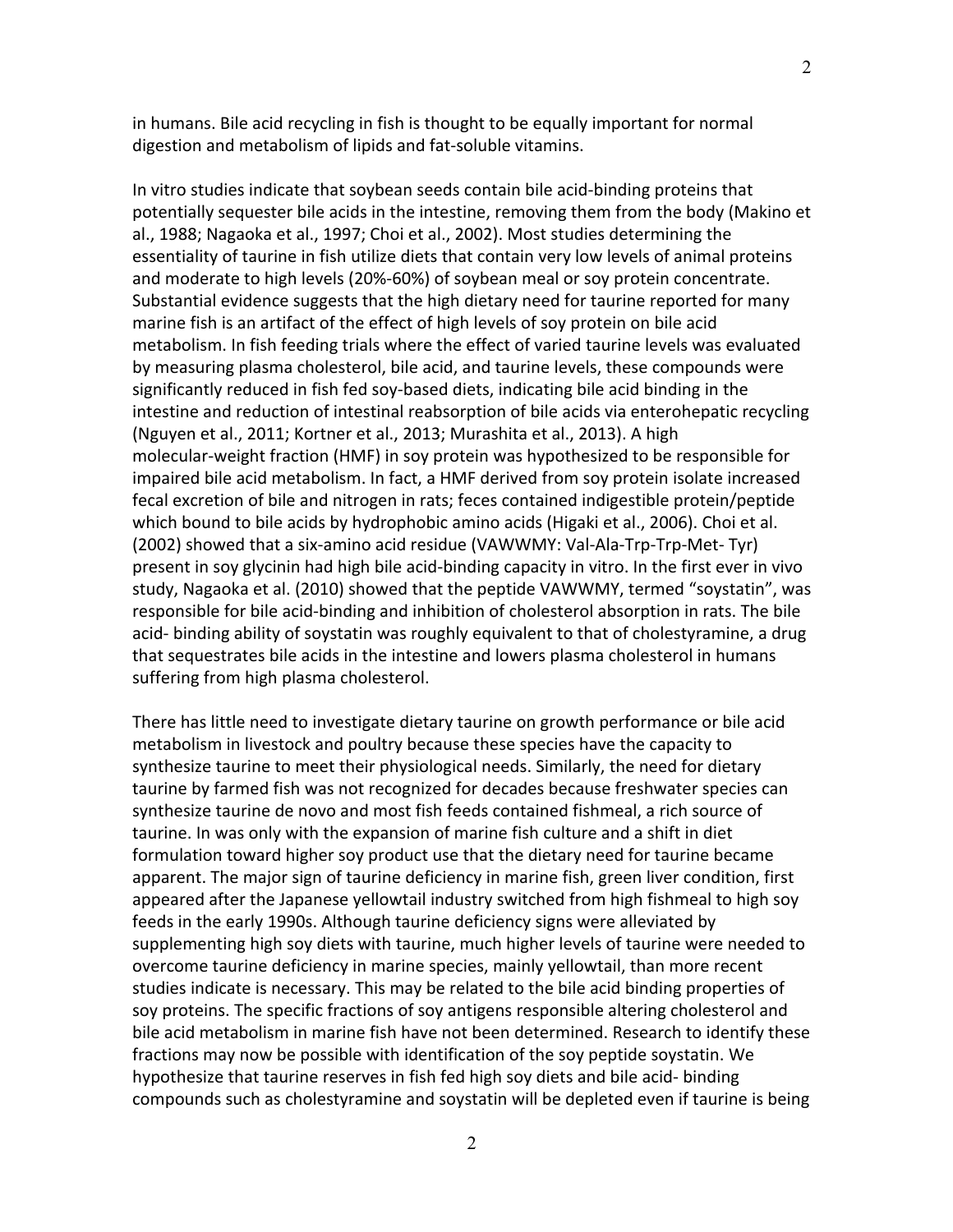synthesized from precursor sulfur-amino acids, resulting in reduced growth and altered bile acid metabolism. The goal of this project is to determine the effects of soystatin on bile acid and taurine metabolism.

Rainbow trout are a commercially important species in USA and abroad, and most of their nutrient requirements have been established (NRC, 2011). Repeated studies in our laboratory show that trout can tolerate a moderate level of soy proteins in the diet for several months without developing enteritis and have high taurine biosynthetic ability compared to marine fish. Moreover, many of the genes associated with cholesterol and bile acid metabolism have been identified and measured in trout in our laboratory. Therefore, rainbow trout is an excellent model species to test the interference of soy protein fractions in the bile acid and taurine metabolism. The project will develop a model for bile acid metabolism-interference and taurine deficiency using cholestyramine, determine if soystatin exerts the same effect, and assess their effects when added to trout diets on cholesterol, taurine and sulfur-amino acid status of rainbow trout using physiological and genomic tools. The marine aquaculture sector is a rapidly developing industry in the USA and abroad. It has the potential to become a very large and high value global market for USA soy products, provided that soy processing methods or other means to overcome the deleterious effects of soy protein antigens can be developed.

## **1. Materials and methods**

*Experimental diets*: Soystatin (SS) peptide of 95% purity was purchased from Thermo Fisher Scientific Inc., Rockford, IL. Cholestyramine (CHOL) was purchased from a local pharmacy. Experimental diets were formulated as follows:

- 1. Diet 1 (FM): Fishmeal-based control diet
- 2. Diet 2 (FM+SS): Diet 1 with 0.03% soystatin corresponding to 30% soybean meal
- 3. Diet 3 (FM+CHOL): Diet 1 with 3.5% cholestyramine
- 4. Diet 4 (SBM): Diet containing 30% soybean meal (negative control)
- 5. Diet 5 (SBM+T): Diet 4 supplemented with taurine equivalent to levels in Diet 1

Diets were formulated to contain 38% digestible protein and 17.5 MJ/kg digestible energy, and meet the nutrient requirements of rainbow trout (NRC, 2011). Pollock oil was increased in Diets 4 and 5 to increase the cholesterol levels of these diets to those of diets containing fishmeal. Diet mixtures were cold pelleted at the University of Idaho's Hagerman Fish Culture Experiment Station (HFCES) using a laboratory-scale California pellet mill fitted with a 2.4-mm die. Feeds were dried and stored at ambient temperature (20-22 °C). Samples of the diets were collected for chemical analyses.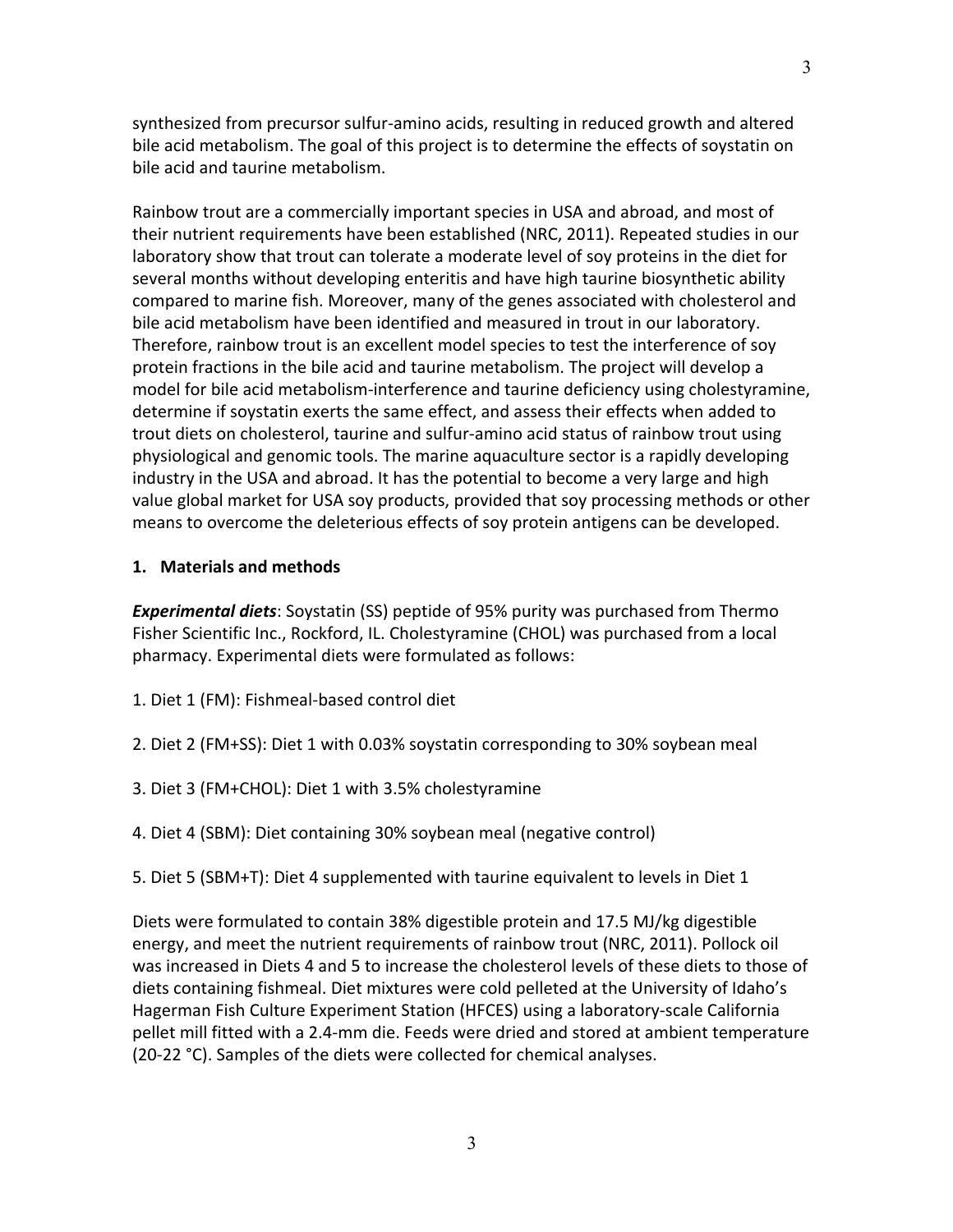*Fish, feeding and sampling*: Rainbow trout eggs (TroutLodge, Sumner, WA) were hatched and reared using commercial diets for three months at the HFCES. Thirty fish (initial body weight: 15- 20 g) was into each of 15, 145-L tanks. Each tank was supplied with 8-10 L/min of constant temperature (15 °C) spring water fed by gravity to the fish rearing laboratory. Each diet was assigned randomly to three tanks in a completely randomized design. Fish were hand-fed to apparent satiation three times per day, six days per week for eight weeks. Photoperiod were maintained at 14 h light: 10 h dark with fluorescent lights controlled by electric timers. At the end of eight weeks, 46-hour postprandial, four fish per tank were anesthetized with tricaine methanesulfonate (MS-222,100 mg/L, buffered to pH 7.0). Blood was collected from the caudal vessels of fish with 1-ml syringes fitted with 25G 3/4-inch needle and allowed to clot for 30 min, then centrifuged at 1000 g for 8 minutes to collect serum for cholesterol and taurine analysis. Upon euthanizing those fish with MS-222 (200 mg/L, buffered to pH 7.0), liver was excised to measure levels of cholesterol, bile acid and bilirubin. Intestine were removed for analysis of cholesterol and bile acid. Intestinal digesta were collected for cholesterol, bile acid and bilirubin analysis. Gall bladder were excised to measure bile acid, bilirubin and biliverdin. A sample of white muscle was collected for amino acids including taurine analysis. Another four fish per tank were euthanized to remove liver and distal intestine for gene expression analysis. Tissue samples were snap-frozen in liquid nitrogen and stored at -80 °C until analysis. All fish handling and sampling, plus the experimental protocols used in this project were approved in advance by the University of Idaho's Institutional Animal Care and Use Committee (IACUC).

*Chemical analyses*: Frozen whole-body fish were partially thawed, chopped and made into a puree by a food processor. Samples of soybean meal feed, and whole-body were analyzed for proximate composition and energy using modified AOAC (2002) (Villasante et al. (2015). Bile acids in liver, gallbladder, and digesta were determined using total bile acids and bilirubin assay kits (Cell Biolabs, Inc., San Diego, CA). Total cholesterol in serum was analyzed with total cholesterol assay kit (Cayman Chemical IncAnn Arbor, MI). Liver and digesta samples were extracted with the mixture of chloroform: Isopropanol: NP-40 and the lipid solution were analyzed for total cholesterol as for serum. Serum samples were deproteinized with a centrifugal filter unit (Amicon Ultra 0.5ml 10K) for taurine analysis. Taurine from tissue samples was extracted using 70% ethanol (Spitze et al., 2003; Gormley et al., 2007). The extracted material was centrifuged, and the liquid fraction then was derivatized and analyzed by a Biochrom 30+ amino acid analyzer (Biochrom US, Holliston, MA).

*RNA isolation and real-time quantitative PCR***:** RNA from each tissue was isolated by homogenizing the tissue in TRIzol (Invitrogen, Carlsbad, CA). The protocol recommended by Qiagen was followed for the rest of the RNA isolation. Extracted RNA was quantified and treated with DNAse, and 1 μg were the reverse- transcribed following the methods of the manufacturer (BioRad, Hercules, CA).

Real-time quantitative PCR was carried out using the CFX96 Real-Time System (BioRad Laboratories, Hercules, CA), in a 10μl total volume, using iTaq SYBR Green Supermix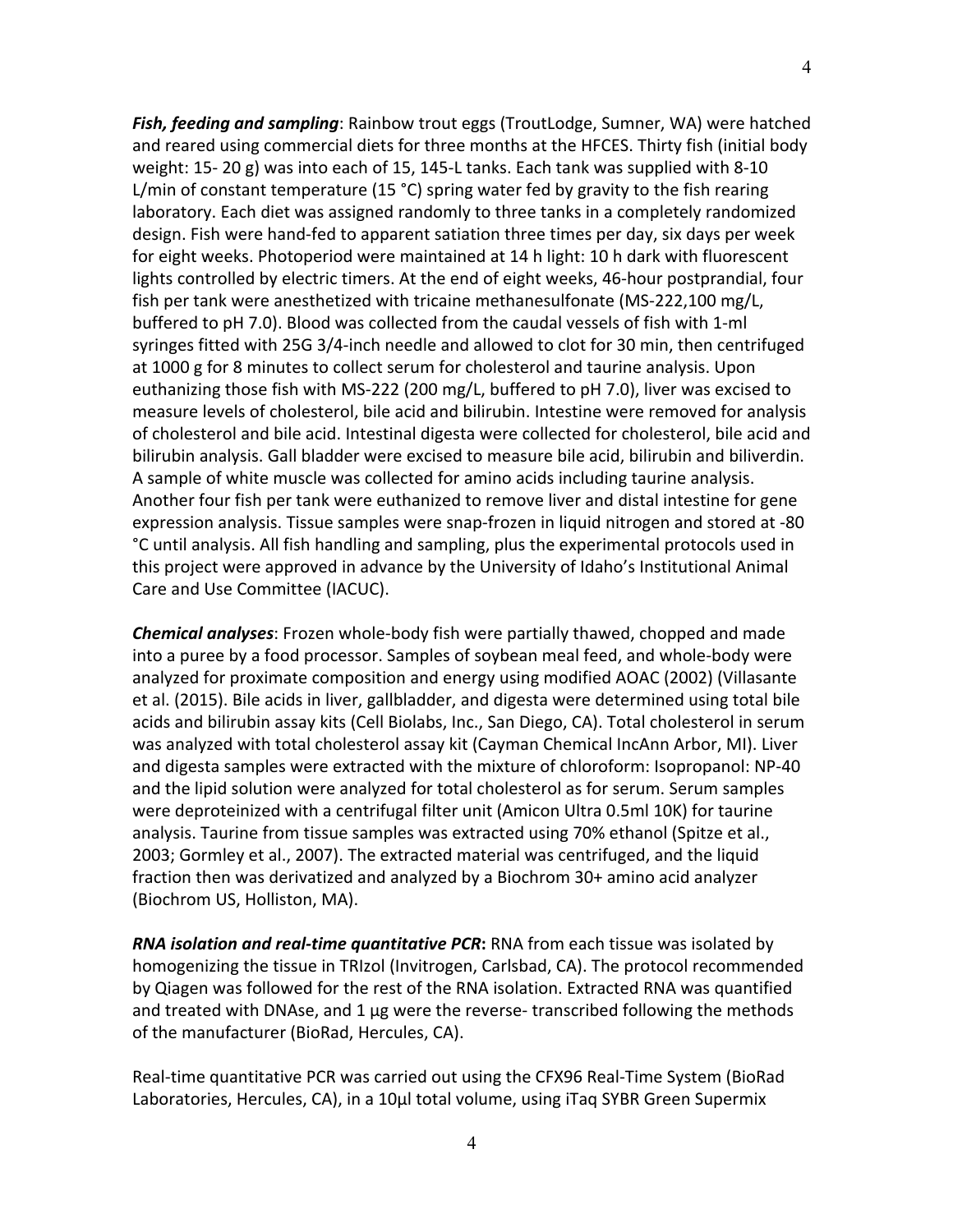(BioRad), and with 500nmol primers according to the protocol provided by the manufacturer. PCR cycling conditions for all genes were as follows: 95 °C for 5s followed by 55 °C for the 30s over 40 cycles with an initial denaturation step of 95 °C for 3min. For each fish, PCR reactions were run in duplicate on RNA samples.

Relative expression values for genes involved in bile acid metabolism (cyp7a1, fxr, and hmgcr) and taurine metabolism (cdo and csd) were determined by including five serial dilutions of a standard (pooled from each experimental sample for a given tissue).

Mean cycle threshold values (Ct values) for each target gene were normalized with mean GAPDH Ct values. Primer PCR efficiencies were calculated and utilized for PCR correction for all primer pairs (Pfaffl, 2001). Normalized data were analyzed using the relative quantification method described by Pfaffl (2001).

*Calculations*: Growth performance and feed utilization of fish were evaluated using conventional indices (Hardy and Barrows, 2002), such as specific growth rate, thermal growth unit coefficient, feed conversion ratio, protein efficiency ratio, nutrient retention efficiency.

*Data Analysis*: Tank means were used for statistical analysis. Fish growth and feed utilization indices, physiological parameters, and gene expression data were tested for normality and homogeneity of variance prior to one-way Analysis of Variance (ANOVA). If significant differences were found, data were subjected to Tukey's HSD test to separate the means at a significance level of *P*<0.05. All the statistical analyses were conducted with SAS Version 9.3 software.

### **2. Results**

*Diets*: The proximate composition and selected nutrient composition of the five experimental diets used in the growth trial is presented in Table 1. All diets were formulated to contain similar amounts of cholesterol. Soystatin was added to diet 2 at a level calculated to be similar to the amount present in diets containing soybean meal. The amount of cholestyramine added to diet 3 was approximately double that used to treat hypercholesterolemia in human medicine, expressed on a mg/kg body weight, to ensure a treatment effect would occur. Analyzed proximate composition and energy levels of the diets was similar to expected values and exhibited relatively minor variation among diets. Taurine levels in diets ranged from 0.19 % (Diet 4) to 2.21 % (Diet 5). Analyzed cholesterol levels in diets were similar, ranging from 1251 mg/kg (Diet 4) to 1352 mg/kg (Diet2). Minor variation in composition of experimental diets is common and reflects variability in results of chemical analysis as much as actual differences among diets.

*Growth trial:* Rainbow trout juveniles were fed diets containing different protein sources (fishmeal and soybean meal), soystatin, cholestyramine and taurine for eight weeks. The growth performance and feed utilization of the fish are presented in Table 3. Fish fed the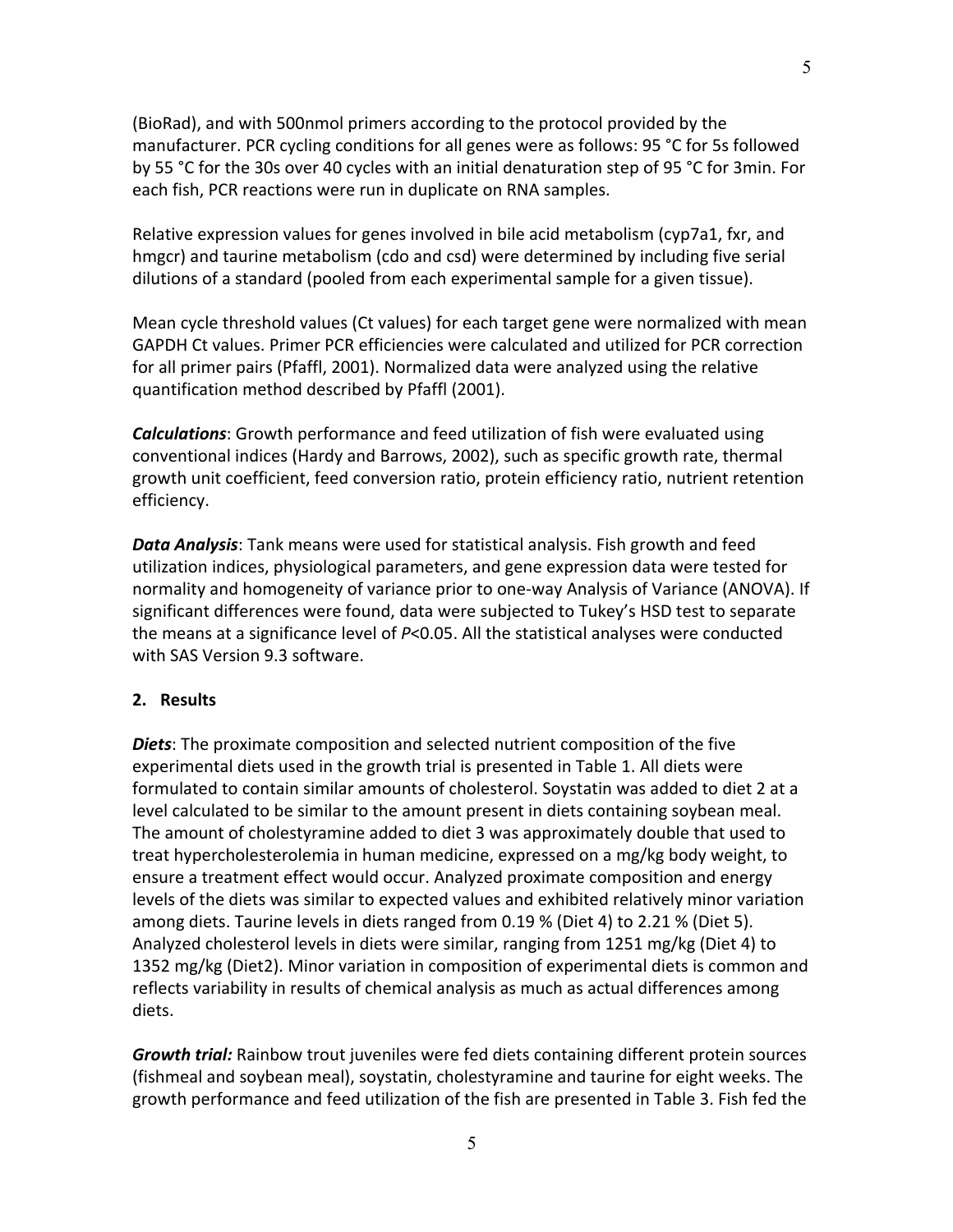Fishmeal + Cholestyramine diet (Diet 3) had significantly lower (P < 0.05) final weight (49.7 g/fish) than the fish fed all other diets (69.2 -71.7 g/fish), but there was no significant difference (P>0.05) among the other diets. The performance of the fish for mean weight gain, SGR and PER followed the same trend as that for final weight. FCR of diets 1, 2, 4 and 5 was significantly better than that of diet 3. It did not vary among the diets 1, 2, 4 and 5. Survival of fish varied from 97.8 % (Diet 5) to 100% (Diet 2, 3 and 4).

*Whole-body proximate composition and nutrient retention:* Whole-body proximate composition and nutrient retention of rainbow trout juveniles fed the experimental diets are presented in Table 4. Dry matter of fish whole-body varied from 23.8% (Diet 3) to 29.9% (Diet 4). Crude protein of fish whole-body ranged from 52.9% (Diet 4) to 72.2% (Diet 3) on dry-matter basis. Crude fat of fish whole-body ranged from 18.3% (Diet 3) to 39.1% (Diet 4) on dry-matter basis. Ash content of fish whole-body ranged from 7.15% (Diet 4) to 10.04% (Diet 3) on dry-matter basis. Gross energy of fish whole-body ranged from 23.5 cal/g (Diet 2) to 27.7 cal/g (Diet 4 and 5) on dry-matter basis. Whole-body protein, ash and muscle taurine level were significantly higher in fish fed the diet 3 than in fish fed other diets whereas whole-body dry matter, crude fat and gross energy were significantly lower in fish fed diet 3 than in fish fed other diets. However, it was not different among the fish fed rest of the diets (P>0.05). Protein retention in fish ranged from 24.7% (Diet 3) to 33.9% (Diet 2). Lipid retention ranged from 11.4% (Diet 3) to 59.2% (Diet 4) whereas energy retention varied from 15.9% (Diet 3) to 37.7% (Diet 2 and 4). Protein, lipid and energy retention of fish fed diet 3 was significantly lower than those of fish fed other diets. However, it was not different among the fish fed rest of the diets  $(P>0.05)$ .

### *Chemical analysis:*

The results of the chemical assessment of serum, tissues, and digesta are presented in Table 5. Total cholesterol in serum, liver, and digesta of fish fed diet ranged from 2.77 mmol/L (Diet 3) to 4.87 mmol/L (Diet 4 and 5), 203 μmole/g (Diet 2 and 5) to 230 μmole/g (Diet 3) and 89.8 μmole/g (Diet 4) to 228 μmole/g (Diet 3) respectively on wet-matter basis. Serum cholesterol of fish fed diet 3 was significantly lower than fish fed other diets and cholesterol in digesta of fish fed diet 4 was significantly lower than those of fish fed diet 1, 2 and 3. However, it was not different among the fish fed rest of the diets. Total cholesterol in the liver of the experimental fish did not vary significantly among the dietary treatments (P>0.05). The taurine level in serum and muscle of fish fed diet ranged from 107 μmole/L (Diet 4) to 174 μmole/L (Diet 5), and 0.21% (Diet4) to 0.33% in Diets 3 and 4, respectively. Serum taurine level was significantly lower in fish fed Diet 4 than in fish fed Diet 5. However, it was not different among the fish fed rest of the diets. Total bile acid of digesta was significantly lower in fish fed Diet 3 than in fish fed other diets. However, it was not different among the fish fed the other diets. Total bile acid in the liver ranged from 0.77  $\mu$ mole/g (Diets 1 and3) to 0.83  $\mu$ mol/g (Diet 2), in the gall bladder from 52.3 mmole/g (Diet 3) to 66.8 mmol/g (Diet 4), and in digesta from 4.76 μmole/g (Diet 3) to 11.4 μmole/g (Diet 2) on wet-matter basis. Digesta bile acid of fish fed diet 3 was significantly lower than fish fed other diets. However, it was not different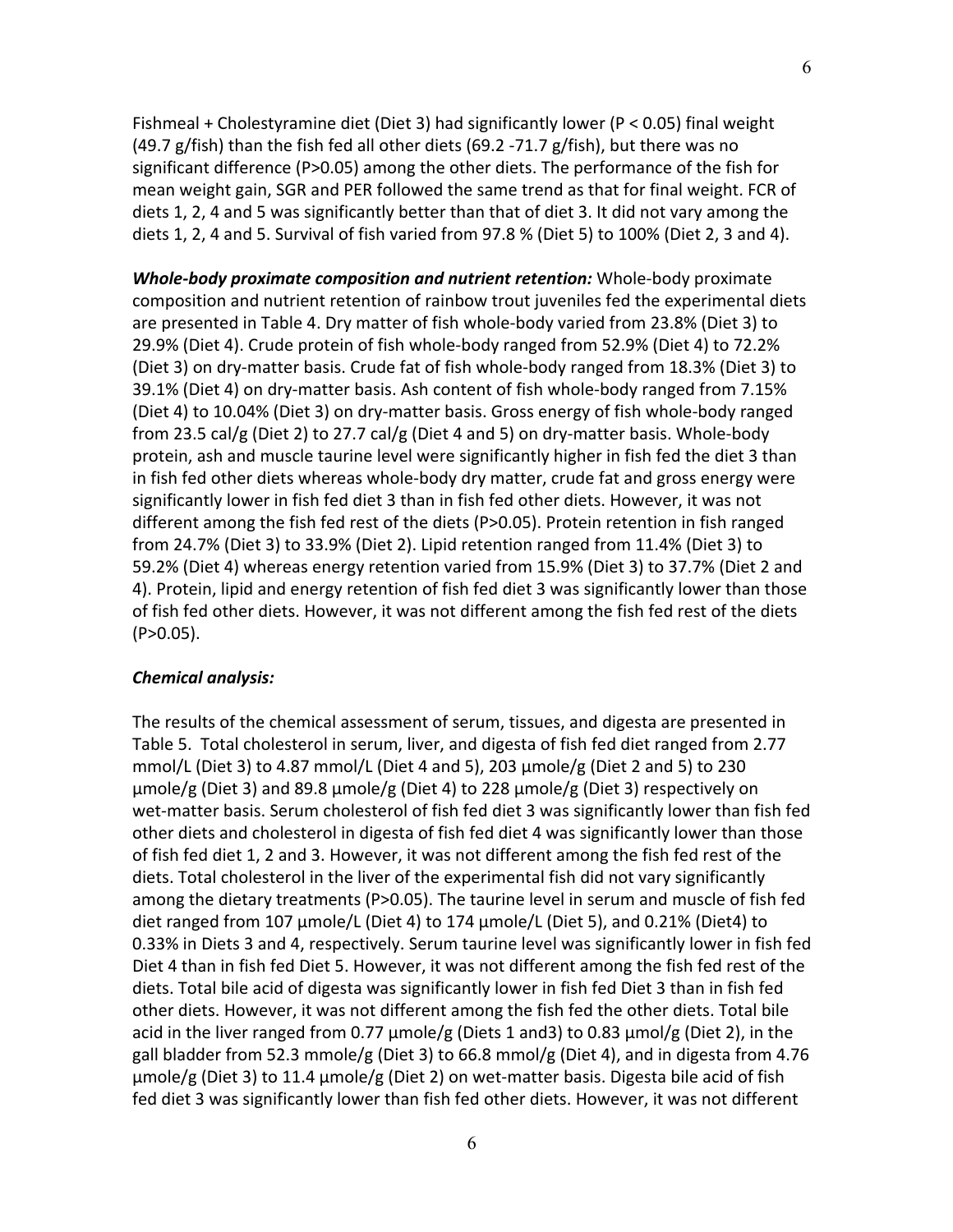among the fish fed the rest of the diets. Total bile acid in liver and gall bladder of the experimental fish did not vary significantly among the dietary treatments (P>0.05). Total bilirubin in the liver, gall bladder and digesta of the experimental fish did not vary significantly among the dietary treatments (P>0.05). Total bilirubin levels in liver, gall bladder and digesta varied from 129 nmol/g to 146 nmol/g, 203 nmol/g to 239 nmol/g and 131 nmol/g to 156 nmol/g on a wet-matter basis.

Whole body and muscle amino acid analysis revealed minor but interesting differences among dietary treatment groups (Tables 6 and 7). Whole body taurine level was increased by dietary taurine supplementation of the soybean meal-based diet (Diet 5) but it was not reduced by cholestyramine supplementation or by feeding the soy-based diet without taurine supplementation. No other notable differences were measured, other than a general elevation of all amino acids in the whole body samples associated with reduced fat levels in fish fed Diet 3, the fishmeal plus cholestyramine diet. Muscle taurine increased when taurine was supplemented to the soybean meal diet, as expected. However, in contrast to the results of whole body analysis, fish fed the soybean meal diet (Diet 4) had lower muscle taurine levels.

## *Gene expression:*

Relative gene expression in the liver and intestine of rainbow trout fed experimental diets is presented in table 6. Cyp7a1 expression in liver varied from 0.90 (Diet 5) to 1.00 (Diet 1). It was significantly lower in fish fed Diet 5 than Diets 1 and 3. However, no significant difference was observed among the other diets. Hmgcr expression in liver from 0.95 (Diet 2) to 1.19 (Diet 4). Hmgcr of fish fed Diet 4 was significantly higher than that of fish fed Diet 2. However, it was not different among the fish fed rest of the diets. Cdo and csd expression in liver varied from 0.78 (Diet 3) to 1.00 (Diet 1), 0.91 (Diet 3) to 1.00 (Diet 1). Cdo and csd expression of fish fed diet 3 were significantly lower than fish fed diet 1. However, it was not different among the fish fed rest of the diets. Fxr expression in intestine varied from 0.97 (Diet 2) to 1.01 (Diet 5). There were no significant differences among fish fed all experimental diets in Fxr expression.

## **3. Discussion**

The study was designed to assess effects of diet on aspects of bile acid metabolism, with the expectation that soy-based trout diets would result in alterations of taurine status associated with disruption of enterohepatic recycling of bile acids. A novel experimental approach used in the study involved supplementing a fishmeal-based diet with the serum-lowering drug cholestyramine and with the soy protein soystatin. The goal of the project was to determine if this model could provide insight into alterations of bile acid metabolism in fish similar to observations in dogs and cats fed diets containing high levels of plant-based feed ingredients. Cholestyramine binds with bile acids in the digesta in the small intestine in humans, preventing bile acids from being absorbed by intestinal cells (enterocytes) and being returned to the liver by the hepatic portal vein for reprocessing and secretion into the gall bladder. Enterohepatic bile acid recycling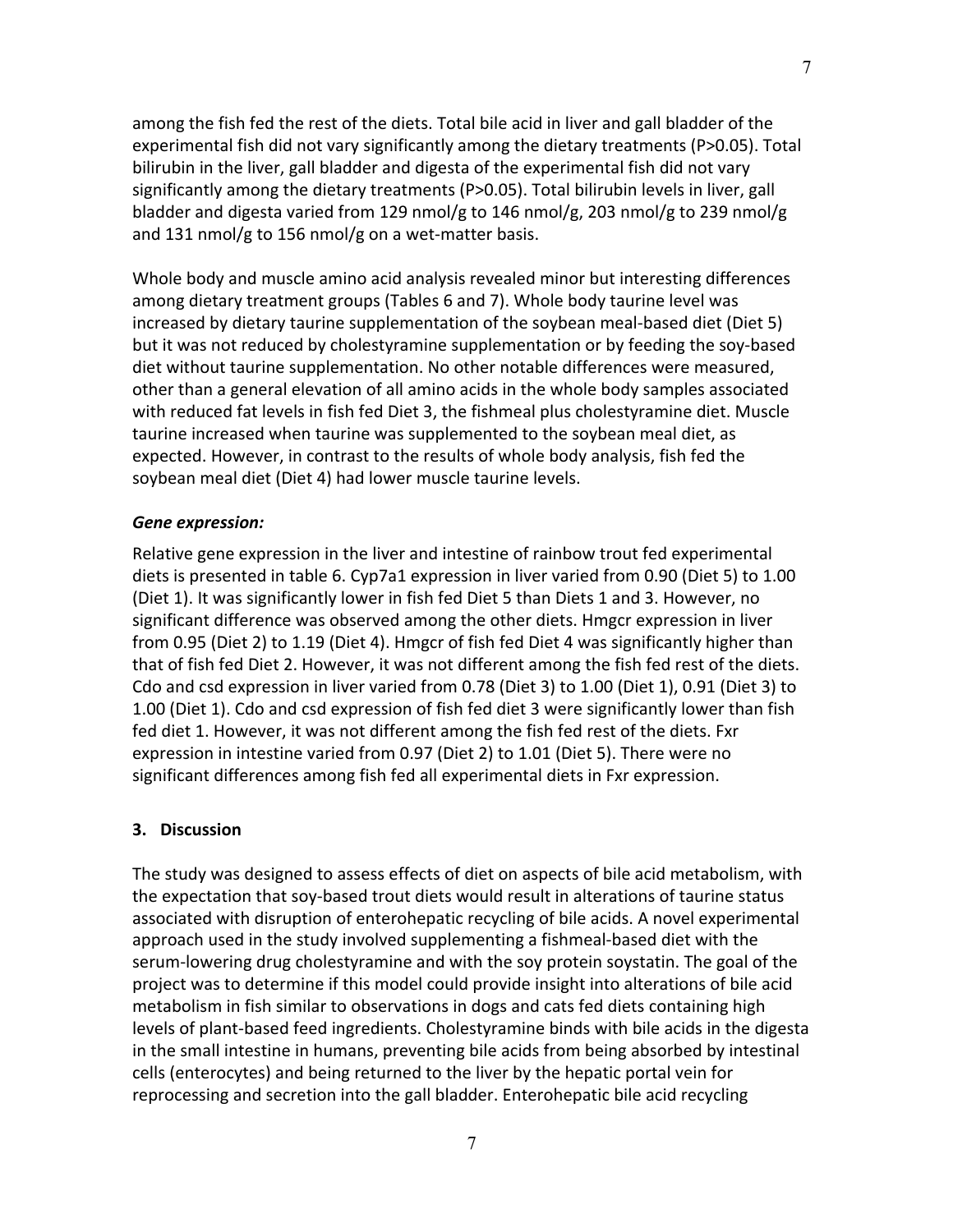recovers over 95% of cholesterol secreted as bile acids into the intestine. If this recycling pathway is blocked with cholestyramine, the liver compensates by removing cholesterol from the blood to synthesize new bile acids. Since bile acids contain taurine, it was expected that adding cholestyramine would interfere with taurine recycling and this would be detected by assaying serum taurine levels, whole body taurine levels, bile acid and bilirubin levels in the liver and gall bladder. In addition, since rainbow trout possess the capacity to synthesize taurine from cysteine, gene expression of enzymes in the pathway of taurine synthesis would be up-regulated and therefore show higher expression levels. Soystatin was added to Diet 2 at a level matching the amount present in Diets 4 and 5 associated with soybean meal.

Adding cholestyramine to the fishmeal diet containing adequate levels of cholesterol and taurine caused significant reductions in weight gain, whole body fat level and protein efficiency ratios in rainbow trout. Reduced fish growth and whole body fat levels are likely associated with interference with digestion of dietary fat through interference with production of micelles by bile acids in the distal intestine. Similar effects have been noted in other species of fish fed high soy diets. Serum cholesterol levels and digesta cholesterol levels were also significantly reduced when cholestyramine was added to the diet. However, liver and intestinal cholesterol levels were not affected. Cholestyramine did not affect total bile acid or bilirubin levels in liver or gall bladder. Accumulation of these compounds in the liver of fish when bile acid production is affected by taurine deficiency causes 'green liver' condition in some species of marine fish, a visible manifestation that is easily detected upon gross physical examination. Green liver condition is a marker for taurine deficiency in marine fish species that, as a whole, have limited capacity to synthesize taurine from the amino acid cysteine, which in turn is synthesized from methionine. Rainbow trout, in contrast, have active taurine biosynthesis capacity and do not exhibit green liver or any other specific sign of taurine deficiency when taurine levels in the diet are low. Adding soystatin to the fishmeal diet had no effect on any measured parameter, demonstrating that the effects of soybean meal on cholesterol and taurine status in trout at normal levels used in commercial feeds are not associated with soystatin. It is possible that at higher pharmacological doses, soystatin has an effect. Further research using higher levels of soystatin will be required to answer this question.

The role of soybean meal in taurine status of fish is complicated and controversial. Soy proteins, like all plant-derived feed ingredients, do not contain taurine whereas animal or fish-derived feed ingredients are rich sources of taurine. Formulating feeds with 30% fishmeal or a combination of fishmeal and land animal protein sources, such as poultry byproduct meal, will provide >2mg taurine kg<sup>-1</sup> diet, a level shown in previous studies to be sufficient to support normal trout growth (Gaylord et al., 2006). All-plant protein trout feeds do not contain taurine and several studies have shown that supplementing 5 mg taurine kg<sup>-1</sup> diet restored trout growth rates (Gaylord et al., 2006; 2007). This finding contradicts results of Yokoyama and Nakazoe (1992) who reported that muscle taurine in rainbow trout increased when fish were fed a very low taurine diet based upon casein without plant proteins and supplemented with methionine or cysteine. A later study by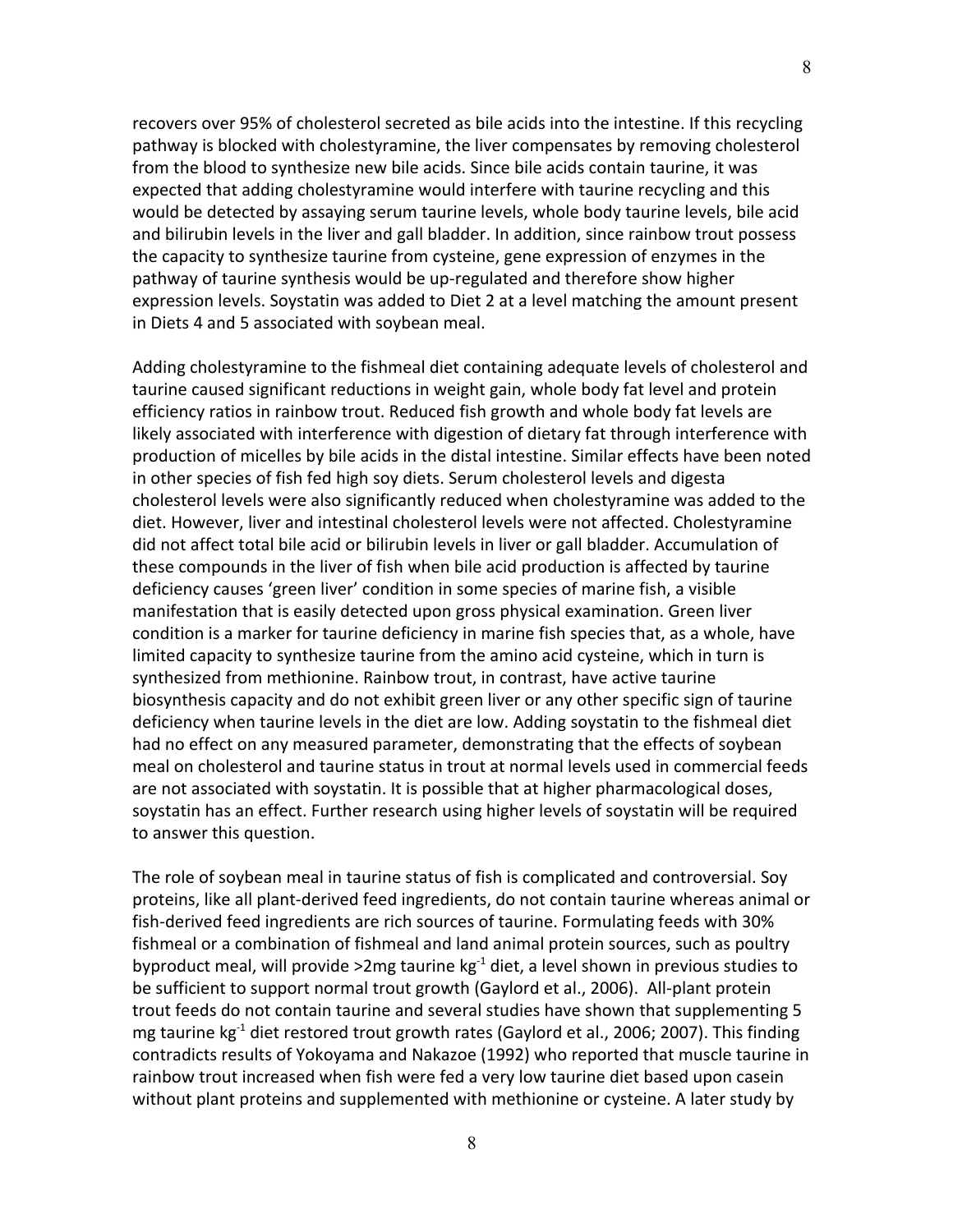Yamamoto et al. (1996) confirmed that rainbow trout fed a plant-based diet supplemented with amino acids resulted in increased whole body taurine, supporting the contention that rainbow trout possessed sufficient biosynthetic capacity to meet their needs for taurine when fed a taurine-deficient diet. The main differences that could explain the contradictory findings of Gaylord et al. (2006; 2007) and Yokoyama and Nakazoe (1992) and Yokoyama et al. (1996) are diet formulation and the fish used in the studies. Gaylord et al. used small juvenile trout while Yokoyama's studies used larger fish.

Gene expression results yielded inconclusive results of the effects of soystatin and soybean meal on bile acid recycling and bile acid synthesis, although hmgcr expression was elevated in livers of fish fed the soybean meal diet. This gene is involved in bile acid synthesis and its elevated expression suggests that bile acid recycling was impacted by this diet, leading to higher bile acid synthesis (Kortner et al., 2013). However, expression results for fxr were not affected by diet. This gene is associated with bile acid metabolism and recycling in the intestine. Thus, these two genes gave conflicting results. Cholestyramine reduced expression levels of cdo and csd in the liver. Both genes code for enzymes in the pathway of taurine biosynthesis from cysteine. If taurine levels in the liver were reduced by diet, these enzymes would be expected to increase in activity. Gene expression levels are affected by time of sampling after a meal, generally rising and falling back to baseline levels over a period of time after feeding. Fish in this study were sampled 46 hours after feeding and it is possible that expression levels of the genes measured in this study had returned to baseline levels after having been up-regulated or down-regulated in the 12-24 hours after feeding in response to enterohepatic recycling and other mechanism.

Muscle tissue in fish represents the largest taurine pool in the body and in the present study, muscle taurine levels were reduced in fish fed the soybean meal diet. This suggests that taurine reserves were being utilized to supply taurine for bile acid synthesis to compensate for reduced enterohepatic recycling of bile acids in this dietary treatment, thereby supporting the hypothesis that the taurine level in the soybean meal diet (0.19%) was insufficient to maintain body stores. Muscle levels of taurine in fish fed the fishmeal diets were equivalent among dietary treatment groups. Dietary taurine in these treatment groups was 0.3%, indicating that this dietary level was sufficient to maintain body stores. These results do not, however, support the conclusion that that rainbow trout require 0.3% taurine in the diet because lower taurine levels in a fishmeal-based diet were not tested. Until dietary levels below 0.3% are tested in a diet without higher soy protein levels, any conclusion about a dietary taurine requirement of rainbow trout is premature. Further, only a single level of taurine was supplemented to the soy-based diet. Based on these results, we can conclude that rainbow trout fed a high-soy diet without fishmeal or animal protein meals require more than 0.19% taurine and less than 0.5% taurine to maintain whole body and/or muscle taurine levels. Further research is needed to refine this estimate of the dietary taurine needed by rainbow trout in low and high soy diets and to determine if soy interferes with enterohepatic recycling of bile acids (and cholesterol + taurine) in fish to an extent requiring dietary intervention.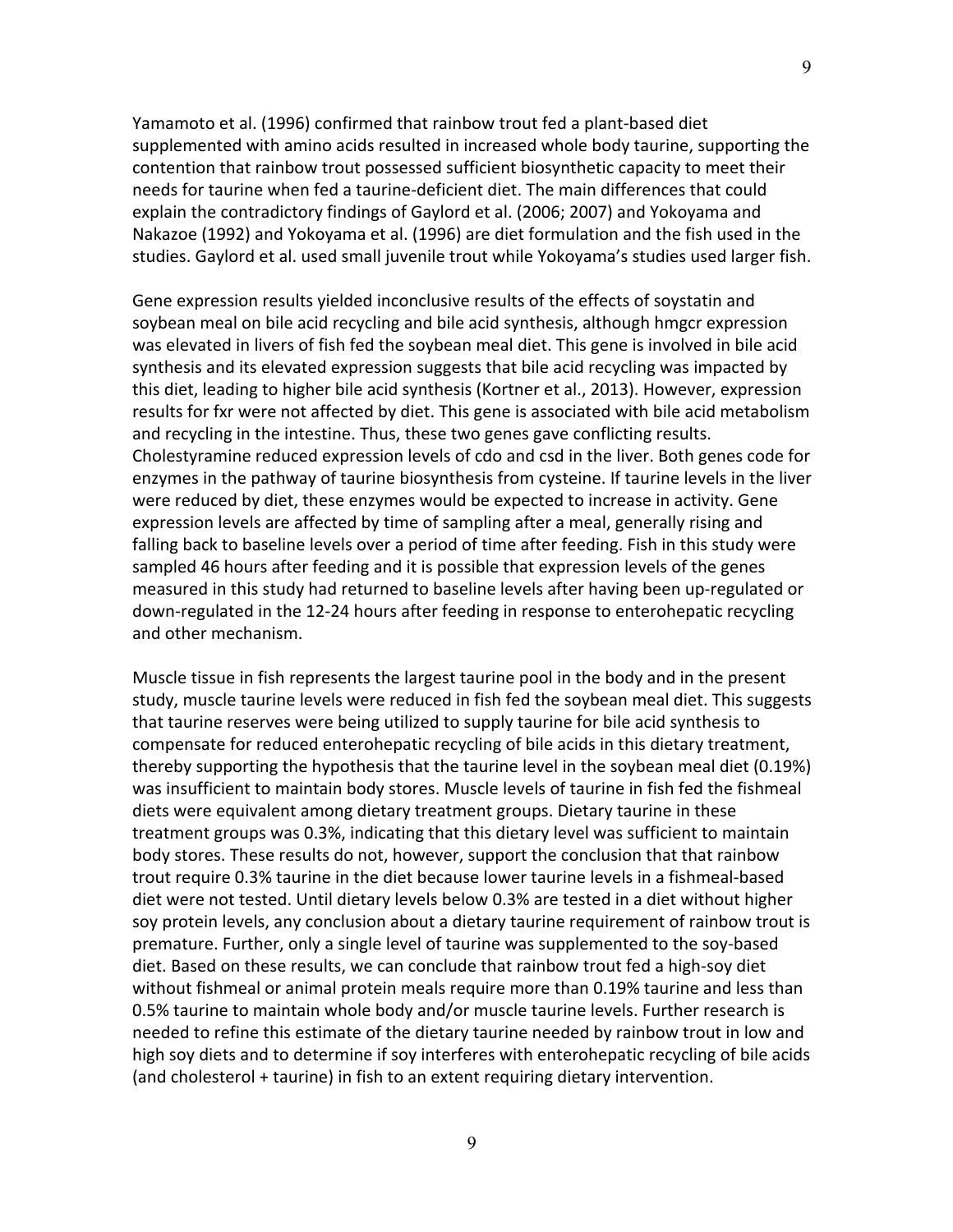## **Conclusions**

The results of this study demonstrated that rainbow trout bile acid responses to a high soy diet are complex. The study failed to demonstrate an effect of soystatin on serum cholesterol or taurine levels, whereas cholestyramine had a profound effect on serum cholesterol levels, fish growth, bile acid levels in digesta and whole body fat levels. This demonstrates that feed constituents that interfere with bile acid recycling can cause major disruption of bile acid metabolism. Results were inconclusive as to the potential confounding effect of dietary soybean meal on taurine metabolism in fish.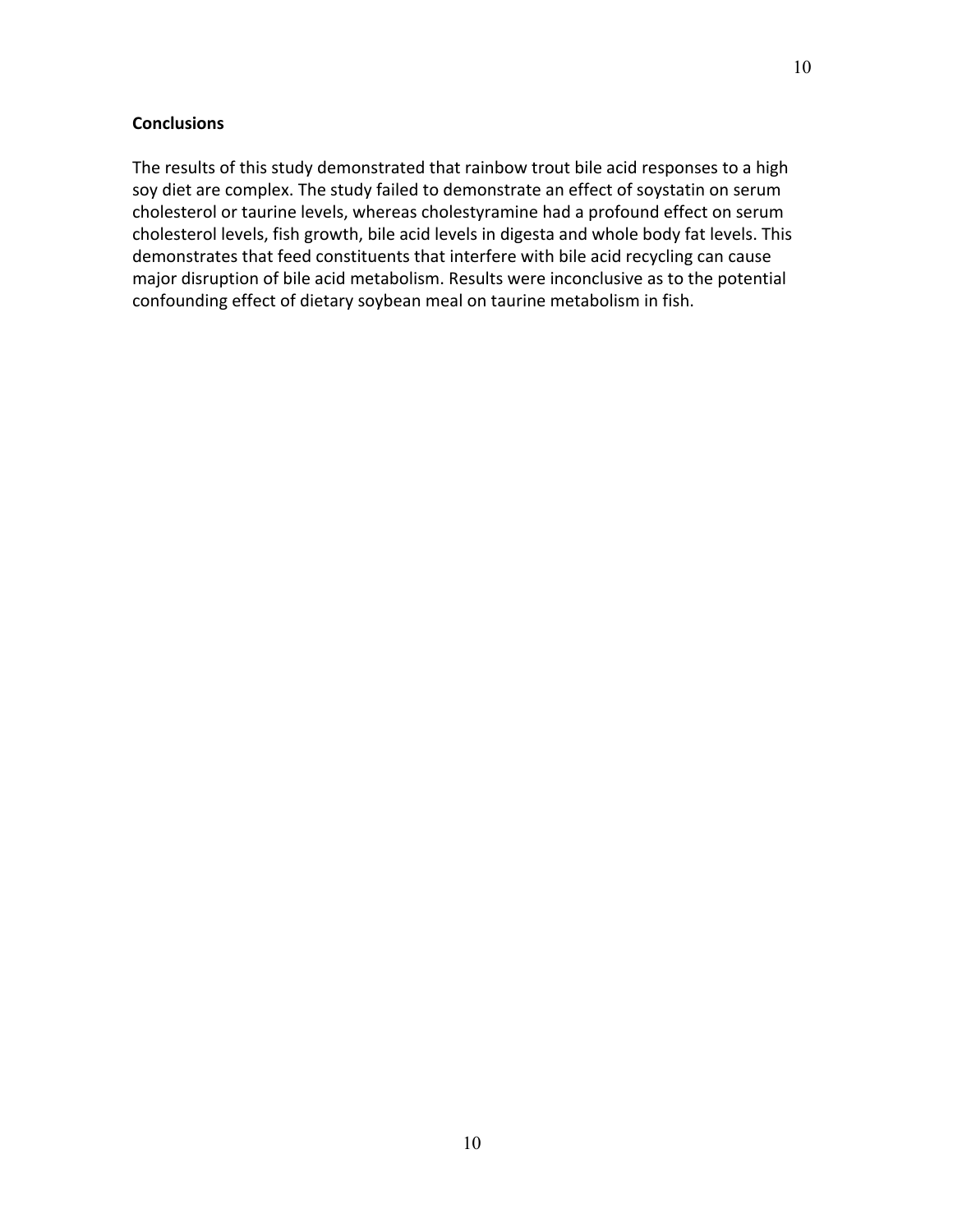#### **References**

- AOAC (Association of Official Analytical Chemists), 2002. Official Methods of Analysis of the Association of Analytical Chemists, 17th ed. Washington, D.C.
- Choi, S.K., Adachi, M., Utsumi, S., 2002. Identification of the bile acid-binding region in the soy glycinin A1aB1b subunit. Biosci. Biotech. Bioch. 66, 2395–2401.

Danielsson, H., Sjovall, J., 1975. Bile acid metabolism. Annu. Rev. Biochem. 44, 233–253.

- El-Sayed, A.F., 2014. Is dietary taurine supplementation beneficial for farmed fish and shrimp? a comprehensive review. Reviews in Aquaculture 6, 241–255.
- FAO, 2016. Global aquaculture production (online query). In: FAO Fisheries and Aquaculture Department [online], Rome. Accessed on 25<sup>th</sup> March, 2016. http://www.fao.org/fishery/statistics/global-aquaculture-production/en
- Gaylord, T.G., Teague, A.M., Barrows, F.T. 2006. Taurine supplementation of all-plant protein diets for rainbow trout (*Oncorhynchus mykiss*). Journal of the World Aquaculture Society, 37, 506-517.
- Gaylord, T.G., Barrows, F.T., Teague, A.M., Johansen, K.A., Overturf, K.E., Shepherd, B. 2007. Supplementation of taurine and methionine to all-plant protein diets for rainbow trout (*Oncorhynchus mykiss*). Aquaculture 269, 514-524.
- Gormley, T.R., Neumann, T., Fagan, J.D, Brunton, N.P., 2007. Taurine content of raw and processed fish fillets/portions. Eur. Food. Res.Technol. 225, 837–842.
- Goto, T., Takagi, S., Ichiki, T., Sakai, T., Endo, M., Yoshida, T., Ukawa, M., Murata, H., 2001a. Studies on the green liver in cultured red sea bream fed low level and non-fish meal diets: Relationship between hepatic taurine and biliverdin levels. Fisheries Sci. 67, 58–63.
- Goto, T., Tiba, K., Sakurada, Y., Takagi, S., 2001b. Determination of hepatic cysteinesulfinate decarboxylase activities in fish by means of OPA-prelabeling and reverse-phase high-performance liquid chromatographic separation. Fisheries Sci. 67, 553–555.
- Griffith, O.W., 1987. Mammalian sulfur amino acid metabolism: an overview. Method. Enzymol. 143, 366–376.
- Hardy, R.W., Barrows, F.T., 2002. Diet Formulation and Manufacture, in: Halver, J.E., Hardy, R.W. (Eds.), Fish Nutrition, third ed. Academic Press, San Diego, California, pp. 505–600.
- Higaki, N., Sato, K., Suda, H., Suzuka, T., Komori, T., Saeki, T., Nakamura, Y., Ohtsuki, K., Iwami, K., Kanamoto, R., 2006. Evidence for the existence of a soybean resistant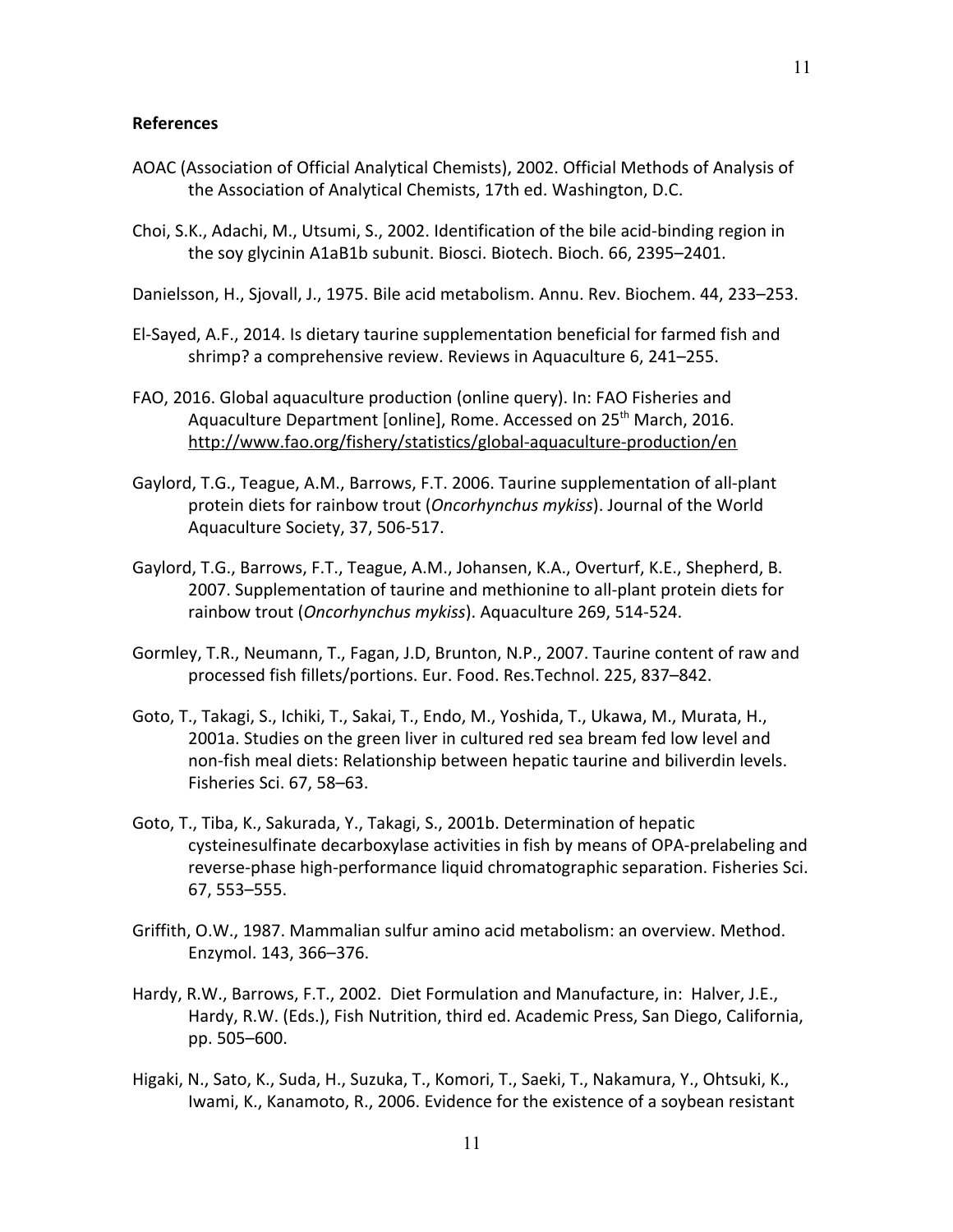- Huxtable, R.J., 1989. Taurine in the central nervous system and the mammalian actions of taurine. Prog. Neurobiol. 32, 471–533.
- Kortner, T.M., Gu, J., Krogdahl, Å., Bakke, A.M., 2013. Transcriptional regulation of cholesterol and bile acid metabolism after dietary soyabean meal treatment in Atlantic salmon (*Salmo salar* L.). Brit. J. Nutr. 109, 593–604.
- Makino, S., Nakashima, H., Minami, K., Moriyama, R., Takao, S., 1988. Bile acid-binding protein from soybean seed: isolation, partial characterization and insulin-stimulating activity. Agr. Biol. Chem. Tokyo 52, 803–809.
- Murashita, K., Akimoto, A., Iwashita, Y., Amano, S., Suzuki, N., Matsunari, H., Furuita, H., Sugita, T., Yamamoto, T., 2013. Effects of biotechnologically processed soybean meals in a nonfishmeal diet on growth performance, bile acid status, and morphological condition of the distal intestine and liver of rainbow trout *Oncorhynchus mykiss*. Fisheries Sci. 79, 447–457.
- Nagaoka, S., Awano, T., Nagata, N., Masaoka, M., Hori, G., Hashimoto, K., 1997. Serum cholesterol reduction and cholesterol absorption inhibition in CaCo-2 cells by a soyprotein peptic hydrolyzate. Biosci. Biotechnol. Biochem. 61, 354–356.
- Nagaoka, S., Nakamura, A., Shibata, H., Kanamaru, Y., 2010. Soystatin (VAWWMY), a novel bile acid-binding peptide, decreased micellar solubility and inhibited cholesterol absorption in rats. Biosci. Biotechnol. Biochem. 74, 1738–1741.
- Nguyen, H., Khaoian, P., Fukada, H., Nakamori, T., Furuta, H., Masumoto, T., 2011. Effects of different soybean proteins on lipid digestion and growth of yellowtail *Seriola quinqueradiata*. Fisheries Sci. 77, 357–365.
- NRC (National Research Council), 2011. Nutrient Requirements of Fish and Shrimp. National Academy Press, Washington, D.C.
- Salze, G.P., Davis, D.A., 2015. Taurine: a critical nutrient for future fish feeds. Aquaculture 437, 215–229.
- Spitze, A.R., Wong, D.L., Rogers, Q.R., Fascetti, A.J., 2003. Taurine concentrations in animal feed ingredients; cooking influences taurine content. J. Anim. Physiol. An. N. 87, 251–262.
- Sumizu, K., 1962. Oxidation of hypotaurine in rat liver. Biochim. Biophys. Acta. 63, 210–212.
- Takagi, S., Hisashi, M., Goto, T., Ichiki, T., Munasinghe, D. M., Endo, M., Matsumoto, T., Sakurai, A., Hatate, H., Yoshida, T., Sakai, T., Yamashita, H., Ukawa, M., Kuramoto,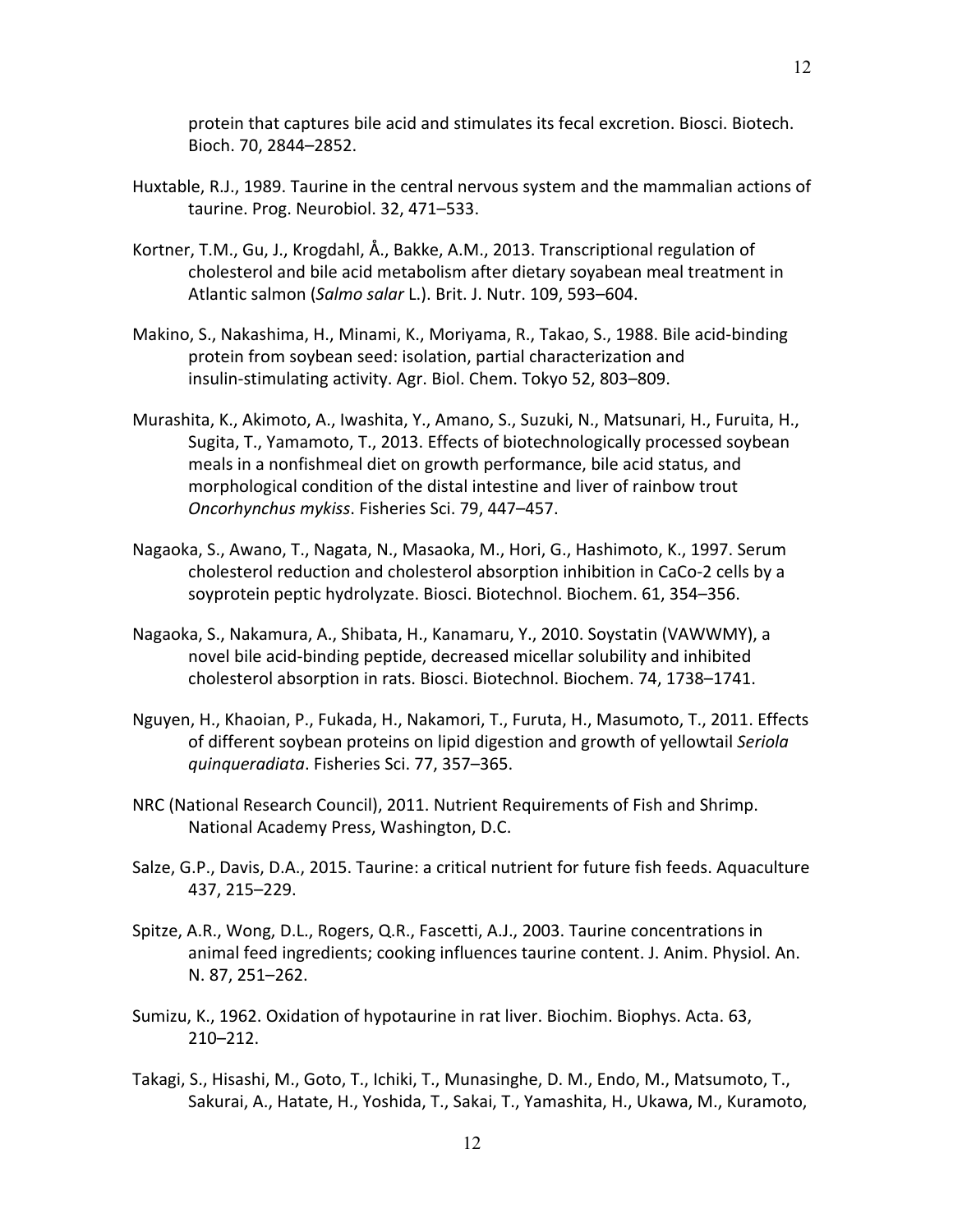T., 2005. The green liver syndrome is caused by taurine deficiency in yellowtail, *Seriola quinqueradiata* fed diets without fishmeal. Aquaculture Science 53, 279–290.

- Takagi, S., Murata, H., Goto, T., Hayashi, M., Hatate, H., Endo, M., Yamashita, H., Ukawa, M., 2006. Hemolytic suppression roles of taurine in yellowtail *Seriola quinqueradiata* fed non-fishmeal diet based on soybean protein. Fisheries Sci. 72, 546–555.
- Takagi, S., Murata, H., Goto, T., Endo, M., Yamashita, H., Ukawa, M., 2008. Taurine is an essential nutrient for yellowtail *Seriola quinqueradiata* fed non-fish meal diets based on soy protein concentrate. Aquaculture 280, 198–205.
- Villasante, A., Patro, B., Chew, B., Becerra, M., Wacyk, J., Overturf, K., Powell, M.S., Hardy, R.W., 2015. Dietary intake of purple corn extract reduces fat body content and improves antioxidant capacity and n-3 polyunsaturated fatty acid profile in plasma of rainbow trout, *Oncorhynchus mykiss*. Journal of the World Aquaculture Society 46, 381-394.
- Watanabe, T., Aoki, H., Shimamoto, K., Hadzuma, M., Maita, M., Yamagata, Y., Kiron, V., Satoh, S., 1998. A trial to culture yellowtail with non-fishmeal diets. Fisheries Sci. 64, 505–512.
- Yokoyama, M., Takeuchi, T., Park, G.S., Nakazoe, J., 2001. Hepatic cysteinesulphinate decarboxylase activity in fish. Aquac. Res. 32, 216–220.
- Yokoyama, M., J. Nakazoe, J. 1996. Intraperitoneal injection of sulfur amino acids enhance hepatic cysteine dioxygenase activity in rainbow trout (*Oncorhynchus mykiss*). Fish Physiolology and Biochemistry 15, 143-148.
- Yokoyama, M. Nakazoe, J. 1992. Accumulation and excretion of taurine in rainbow trout (*Oncorhynchus mykiss*) fed diets supplemented with methionine, cystine and taurine. Comparative Biochemistry and Physiology 102A, 565-568.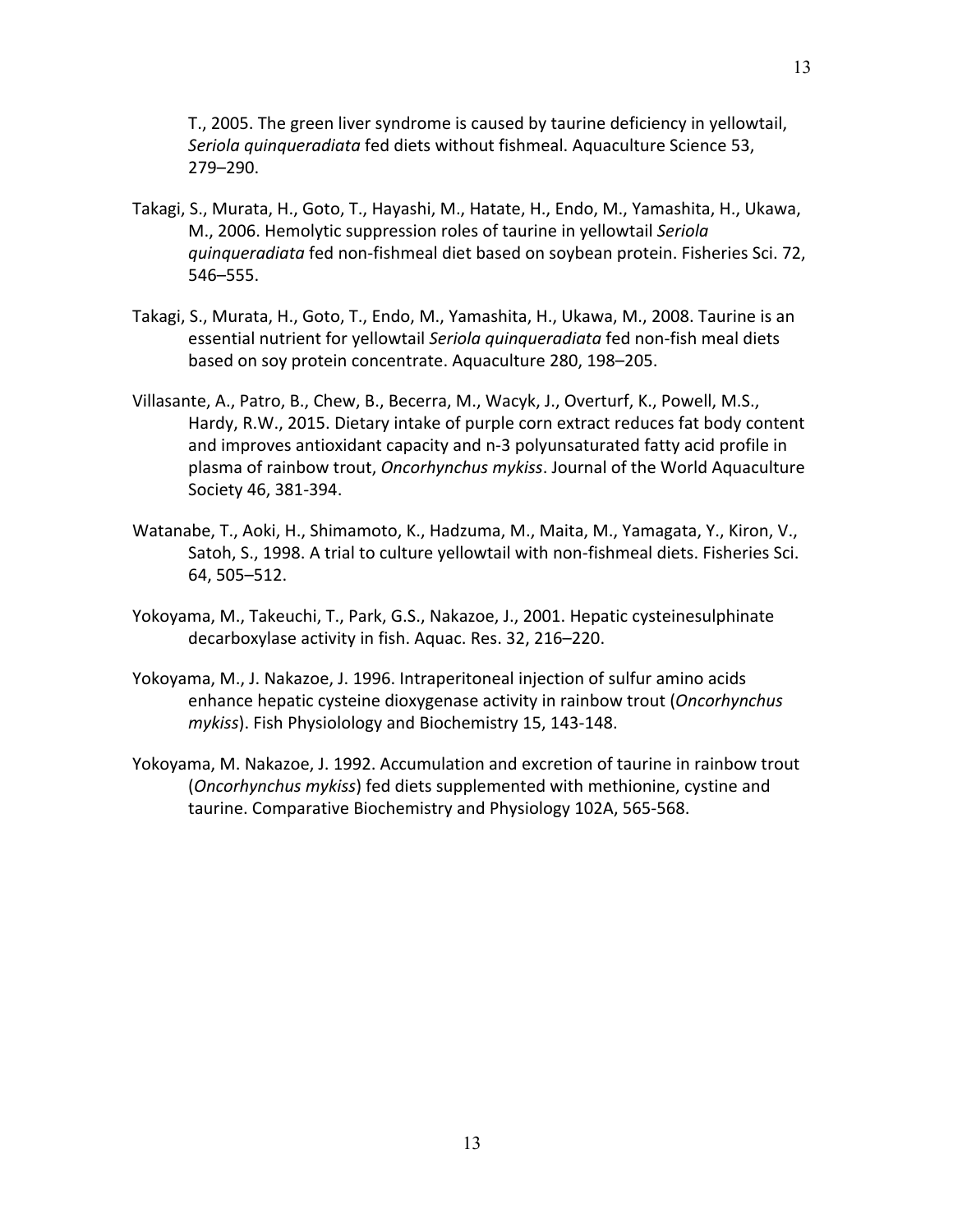14

|                                                 | Diet 1          | Diet 2                   | Diet 3                       | <b>Die</b>     |
|-------------------------------------------------|-----------------|--------------------------|------------------------------|----------------|
| Ingredients                                     | <b>Fishmeal</b> | Fishmeal +<br>Soy statin | Fishmeal +<br>Cholestyramine | Soybe          |
| Fishmeal, sardine                               | 30.00           | 30.00                    | 30.00                        | 10             |
| Poultry by product meal                         | 8.00            | 8.00                     | 8.00                         | 8              |
| Blood meal, spray dried                         | 2.00            | 2.00                     | 2.00                         | $\overline{2}$ |
| Corn protein concentrate (Empyreal 75)          | 10.97           | 10.97                    | 10.97                        | 12             |
| Soy protein concentrate (Profine VF)            | 5.00            | 5.00                     | 5.00                         | 5 <sup>1</sup> |
| Soybean meal, dehulled and solvent<br>extracted | 0.00            | 0.00                     | 0.00                         | 30             |
| Wheat gluten meal                               | 5.00            | 5.00                     | 5.00                         | $5 \mid$       |
| Wheat flour                                     | 20.05           | 20.02                    | 16.55                        | $\overline{5}$ |
| L-aspartic acid                                 | 2.12            | 2.12                     | 2.12                         | $\overline{2}$ |
| DL-methionine                                   | 0.00            | 0.00                     | 0.00                         | $\overline{0}$ |
| L-lysine HCl                                    | 0.37            | 0.37                     | 0.37                         | $\overline{0}$ |
| Taurine                                         | 0.00            | 0.00                     | 0.00                         | $\mathbf{0}$   |
| Soystatin (peptide)                             | 0.00            | 0.03                     | 0.00                         | $\mathbf{0}$   |
| Cholestyramine (70%)                            | 0.00            | 0.00                     | 3.50                         | $\mathbf{0}$   |
| Dicalcium phosphate                             | 0.90            | 0.90                     | 0.90                         | $\overline{2}$ |
| Trace mineral mix, Trouw Nutrition <sup>1</sup> | 0.10            | 0.10                     | 0.10                         | 0              |
| Vitamin Premix, ARS 702 <sup>2</sup>            | 1.00            | 1.00                     | 1.00                         | $1\vert$       |
| Choline chloride (60%)                          | 0.60            | 0.60                     | 0.60                         | $\overline{0}$ |
| Vitamin C (Stay C, 35%)                         | 0.20            | 0.20                     | 0.20                         | $\overline{0}$ |
| Pollock oil                                     | 5.69            | 5.69                     | 5.69                         | 14             |
| Canola oil                                      | 8.00            | 8.00                     | 8.00                         | $\overline{0}$ |
| Nutrients (analyzed values, DM<br>basis)        |                 |                          |                              |                |
| Dry Matter (%)                                  | 93.12           | 92.88                    | 91.99                        | 92             |
| Crude protein (%)                               | 48.46           | 48.24                    | 48.99                        | 48             |
| Crude fat (%)                                   | 20.46           | 20.85                    | 20.82                        | 21             |
| Ash (%)                                         | 9.37            | 9.96                     | 9.70                         | 8              |
| Gross energy (MJ/kg)                            | 22.9            | 22.9                     | 23.0                         | $\mathsf{2}$   |
| Taurine (%)                                     | 0.30            | 0.30                     | 0.29                         | 0              |
| Lysine (%)                                      | 3.00            | 2.99                     | 2.93                         | 3              |
| Methionine (%)                                  | 1.06            | 1.06                     | 1.04                         | $\mathbf{1}$   |
| Cholesterol (mg/kg)                             | 1322            | 1352                     | 1318                         | 12             |

Table 1. Ingredient and nutrient composition of the experimental diets fed to rainbow trout juveniles over an 8-week growth trial (%, as-fed basis)

<sup>1</sup> Trace mineral premix supply the following to the diet (mg/kg diet): Zn (as ZnSO<sub>4</sub> 7H<sub>2</sub>O), 50; Mn (as MnSO<sub>4</sub>), 7.5; Cu (as CuSO<sub>4</sub> 5H<sub>2</sub>O), 2.5; I (as KIO<sub>3</sub>), 1; selenium, 0.05.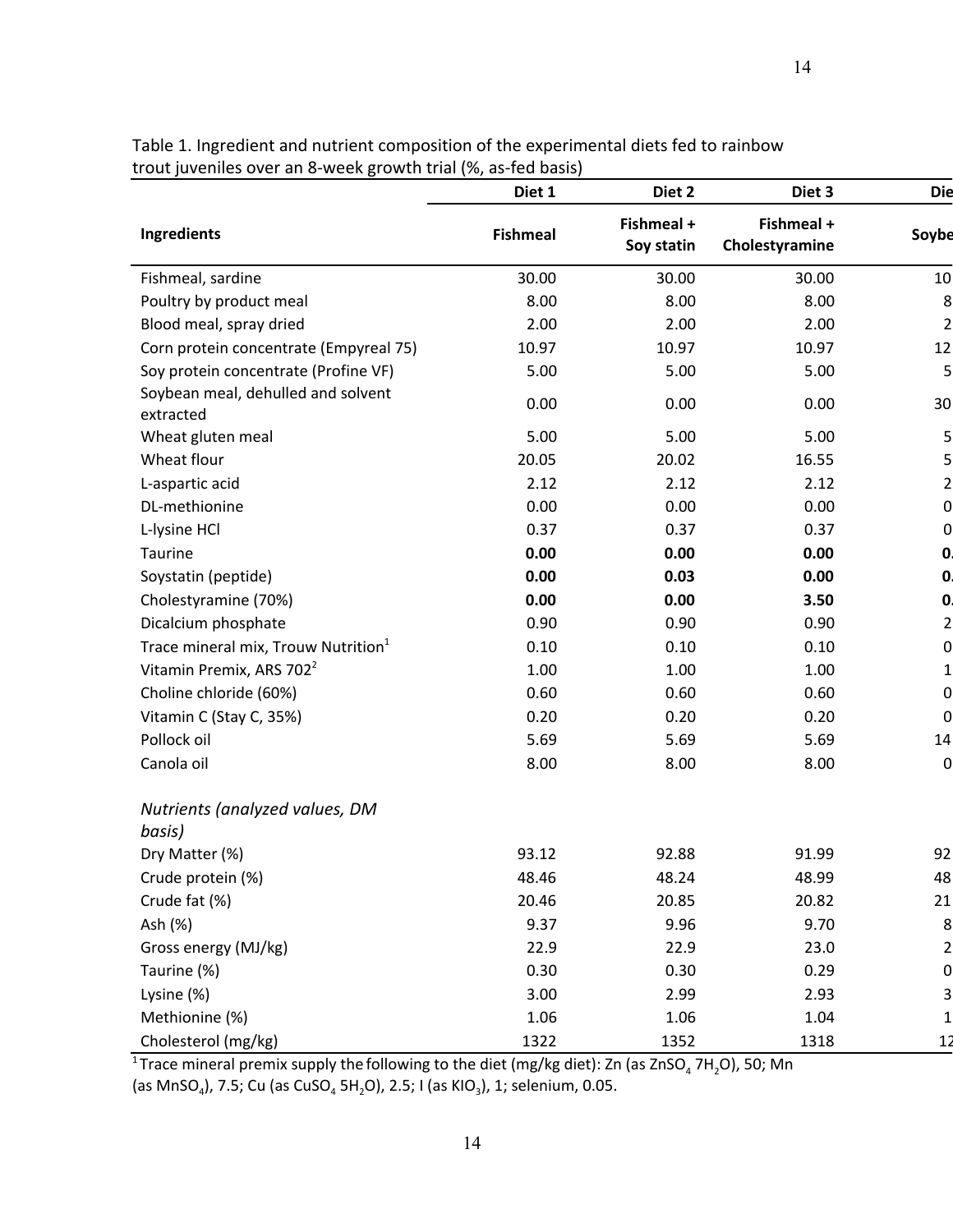<sup>2</sup> Vitamin premix supply the following to the diet (mg/kg diet): D calcium pantothenate, 46.47; pyridoxine (pyridoxine HCl), 13.68; riboflavin, 9.58; niacinamide, 21.78; folic acid, 2.49; thiamine (thiamine mononitrate), 9.1; inositol, 599; biotin, 0.33; vitamin  $B_{12}$ , 0.03; menadione sodium bisulfite complex, 1.1; vitamin E (DL  $\alpha$ -tocopherol acetate), 131.9 IU; vitamin D<sub>3</sub> (stabilized), 6594 IU; vitamin A (vitamin A palmitate, stabilized), 9641 IU; ethoxyquin, 198.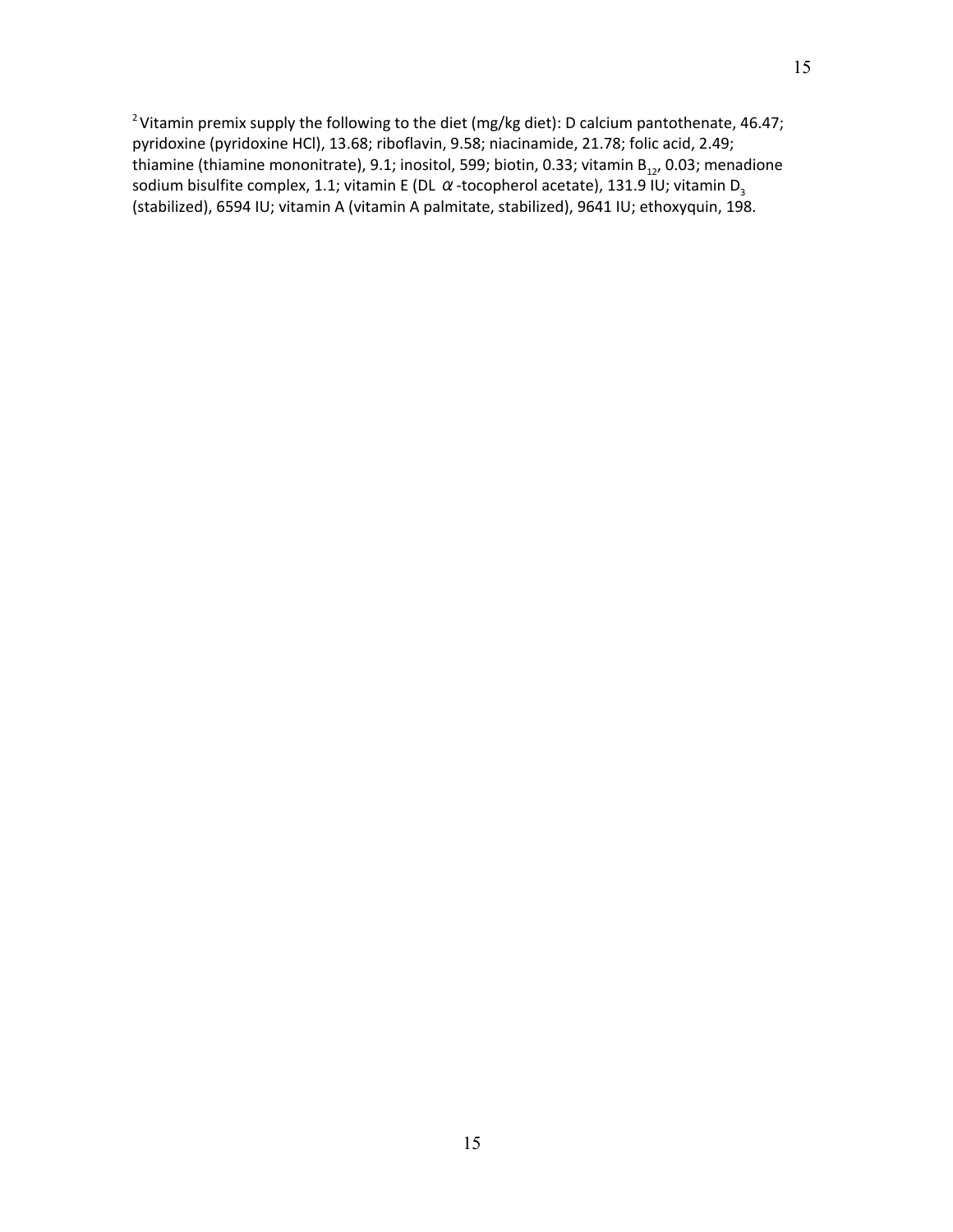| . .                              | Diet 1                       | Diet 2                       | Diet 3                       | Diet 4                       |
|----------------------------------|------------------------------|------------------------------|------------------------------|------------------------------|
|                                  | <b>Fishmeal</b>              | Fishmeal +<br>Soy statin     | Fishmeal +<br>Cholestyramine | Soybean                      |
| Initial weight $(g/fish)^3$      | $8.31 \pm 0.15$              | $8.35 \pm 0.15$              | $8.39 \pm 0.05$              | $8.35 \pm 0.08$              |
| Final weight (g/fish)            | $70.8 \pm 1.53$ <sup>a</sup> | $69.2 \pm 1.54^a$            | $49.7 \pm 1.42^b$            | 71.7±0.93 <sup>a</sup>       |
| Weight gain (g/fish)             | $62.5 \pm 1.38$ <sup>a</sup> | $60.9 \pm 1.42$ <sup>a</sup> | $41.3 \pm 1.47$ <sup>b</sup> | $63.4 \pm 0.85$ <sup>a</sup> |
| Mean weight gain (%)             | $752 \pm 3.69$ <sup>a</sup>  | 729±11.8 <sup>a</sup>        | 492±20.3 <sup>b</sup>        | 759±3.02 <sup>a</sup>        |
| Specific growth rate (%/day)     | $3.82 \pm 0.01^a$            | $3.78 \pm 0.03^{\circ}$      | $3.17 \pm 0.06^b$            | $3.84 \pm 0.01^a$            |
| Survival (%)                     | $98.9 \pm 1.11$              | 100                          | 100                          | 100                          |
| Average feed intake (g, DM/fish) | $65.9 \pm 1.02$              | $63.0 \pm 1.59$              | 61.3±0.91                    | $65.9 \pm 1.07$              |
| Feed conversion ratio            | $1.06 \pm 0.01^b$            | $1.03 \pm 0.03^b$            | $1.49 \pm 0.06^a$            | $1.04 \pm 0.02^b$            |
| Protein efficiency ratio         | $2.01 \pm 0.03$ <sup>a</sup> | $2.12 \pm 0.01^a$            | $1.42 \pm 0.05^b$            | $2.07 \pm 0.07$ <sup>a</sup> |

Table 3. Growth performance and feed utilization of rainbow trout juveniles fed experimental diets for 8 weeks $^{1,2}$ 

 $1$ Mean $\pm$ SE (n=3) in the same row that share the same superscript are not statistically different

(*P*>0.05; Completely Randomized Design, One-factor ANOVA; Tukey's HSD test).

<sup>2</sup>All calculations were performed on an average fish weight basis.

<sup>3</sup> Each treatment group consisted of 90 fish (3 tanks, 30 fish per tank).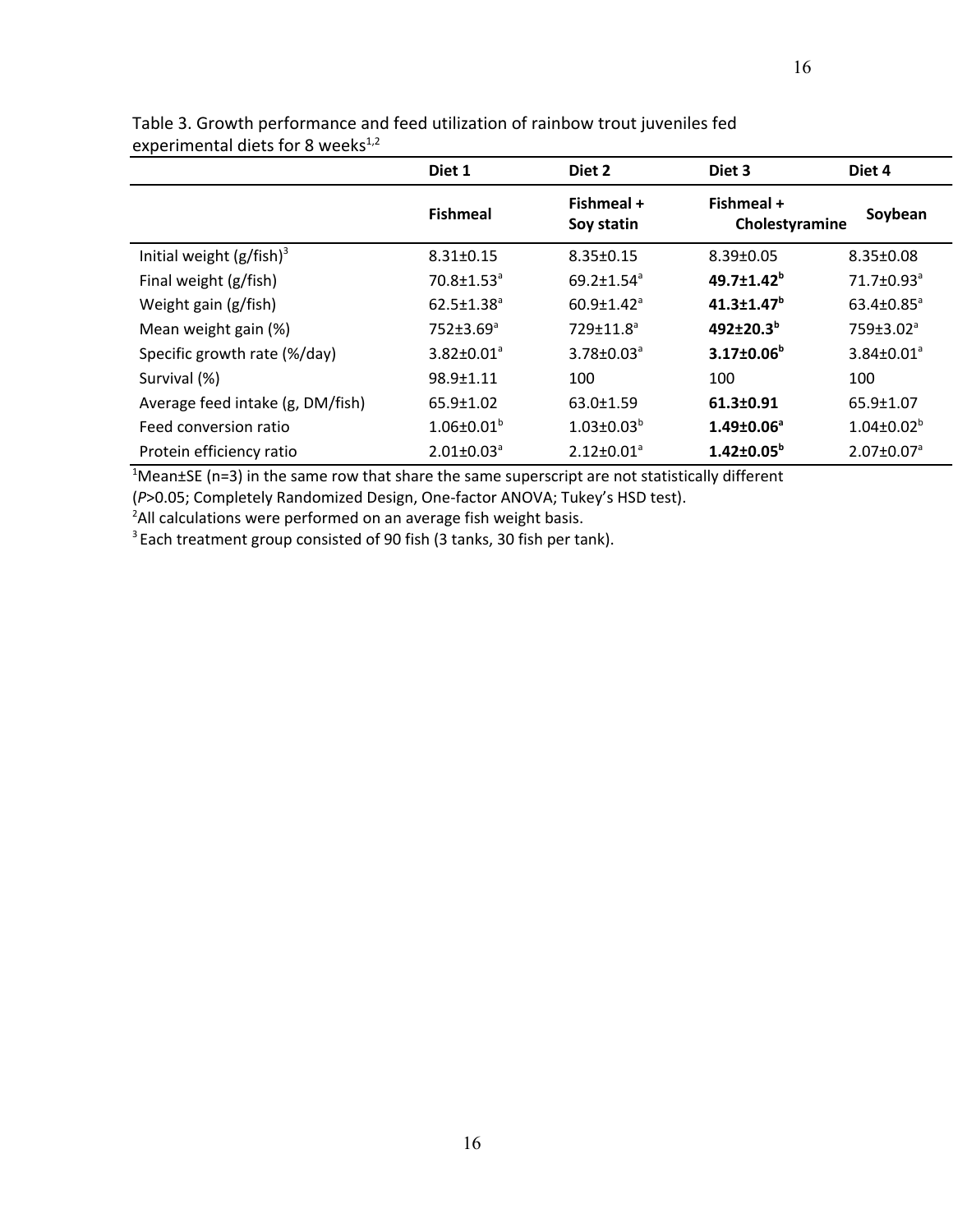| Table 4. Whole-body proximate composition (%, wet basis), taurine and nutrient       |
|--------------------------------------------------------------------------------------|
| retention (%) of rainbow trout juveniles fed experimental diets for 8 weeks $^{1,2}$ |

|                           |                              | Diet 1                       | Diet 2                       | Diet 3                       | Diet 4                        |
|---------------------------|------------------------------|------------------------------|------------------------------|------------------------------|-------------------------------|
|                           | Initial fish $3$             | <b>Fishmeal</b>              | Fishmeal +<br>Soy statin     | Fishmeal +<br>Cholestyramine | Soybean                       |
| Proximate composition     |                              |                              |                              |                              |                               |
| Dry matter (%)            | $24.5 \pm 0.13$              | $28.9 \pm 0.16^b$            | $29.5 \pm 0.23^{ab}$         | 23.8±0.32 <sup>c</sup>       | $29.9 \pm 0.21$ <sup>a</sup>  |
| Crude protein (%)         | 14.4±0.08                    | $16.0 \pm 0.09^b$            | $15.8 \pm 0.16^{bc}$         | 16.8±0.07 <sup>a</sup>       | $15.8 \pm 0.19$ <sup>bc</sup> |
| Crude fat (%)             | 7.39±0.04                    | $10.6 \pm 0.20^b$            | $11.4 \pm 0.17^{ab}$         | $4.27 \pm 0.37$ <sup>c</sup> | $11.7 \pm 0.32^{ab}$          |
| Ash (%)                   | $2.06 \pm 0.01$              | $2.24 \pm 0.06^{ab}$         | $2.12 \pm 0.07^b$            | $2.33 \pm 0.02$ <sup>a</sup> | $2.13 \pm 0.04^b$             |
| Gross energy (MJ/kg)      | $6.27 \pm 0.05$              | $7.85 \pm 0.08^b$            | $8.13 \pm 0.08^{ab}$         | $5.48 \pm 0.14^c$            | $8.29 \pm 0.10^a$             |
| Taurine (%)               | $0.48 \pm 0.01$              | $0.45 \pm 0.01^a$            | $0.44 \pm 0.01^a$            | $0.57 \pm 0.01^b$            | $0.45 \pm 0.003^a$            |
| <b>Nutrient retention</b> |                              |                              |                              |                              |                               |
| Protein (%)               | $\overline{\phantom{a}}$     | $32.7 \pm 0.19^a$            | $33.9 \pm 0.52$ <sup>a</sup> | $24.7 \pm 0.96^b$            | $33.1 \pm 1.48$ <sup>a</sup>  |
| Lipid (%)                 | $\overline{\phantom{a}}$     | $55.2 \pm 1.70^a$            | 58.9±1.31 <sup>ª</sup>       | $11.4 \pm 1.94$ <sup>b</sup> | $59.2 \pm 3.03^{\circ}$       |
| Energy (%)                | -                            | $35.2 \pm 0.39$ <sup>a</sup> | 37.7±0.53 <sup>a</sup>       | 15.9±0.34 <sup>b</sup>       | $37.7 \pm 1.32$ <sup>a</sup>  |
| Taurine (%)               | $\qquad \qquad \blacksquare$ | $42.4 \pm 0.35^b$            | $42.6 \pm 1.45^b$            | $31.3 \pm 2.22$ <sup>c</sup> | $66.5 \pm 1.79$ <sup>a</sup>  |

 $1$ Mean $\pm$ SE (n=3) in the same row that share the same superscript are not statistically different

(*P*>0.05; Completely Randomized Design, One-factor ANOVA; Tukey's HSD test).

<sup>2</sup>Five fish from each tank were used for whole-body analysis.

<sup>3</sup>Values for initial fish are for reference only; they were not used for statistical analysis.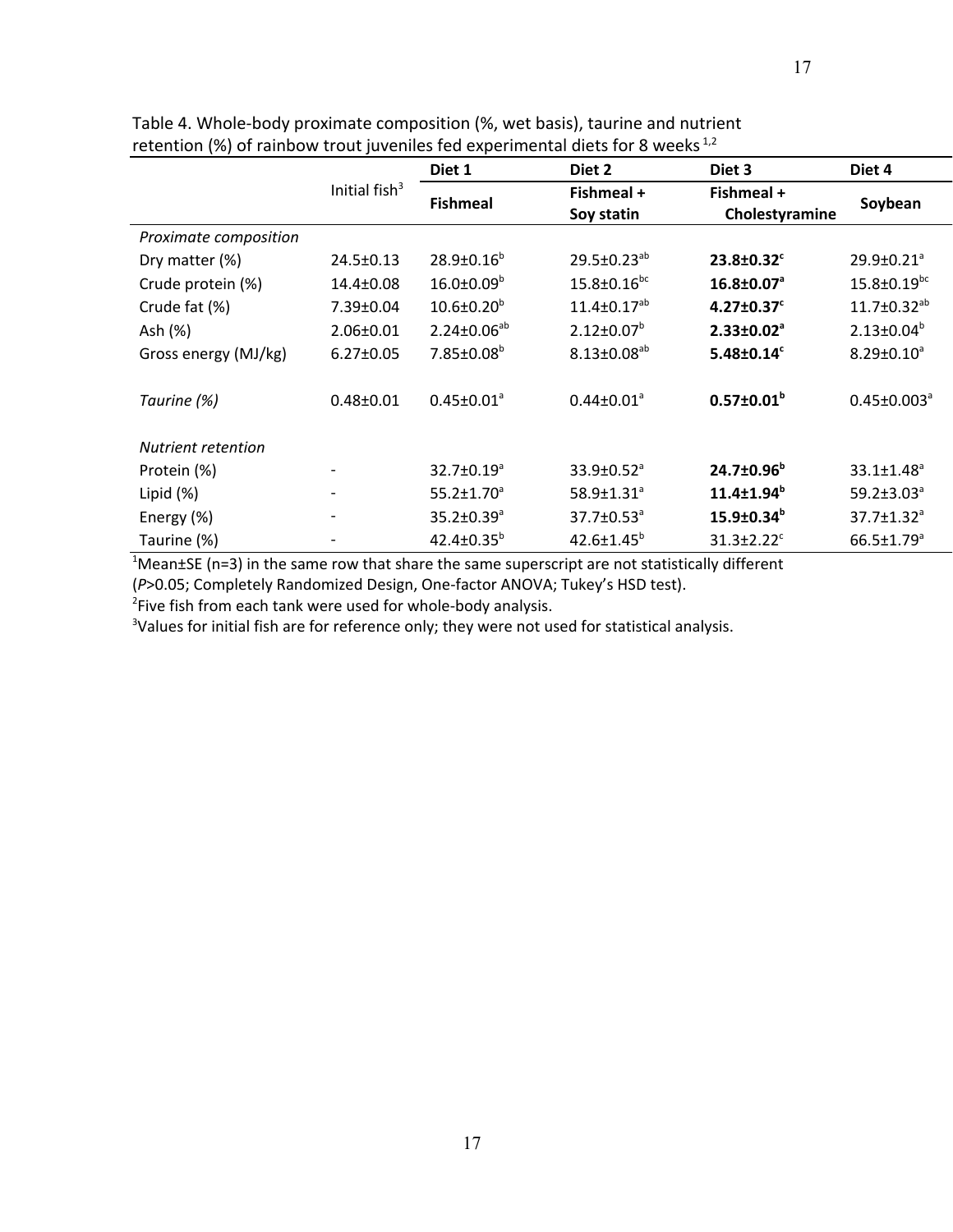|                           | Diet 1                       | Diet 2                        | Diet 3                | Diet 4                       |
|---------------------------|------------------------------|-------------------------------|-----------------------|------------------------------|
|                           | <b>Fishmeal</b>              | Fishmeal +                    | Fishmeal +            | Soybean                      |
|                           |                              | Soy statin                    | Cholestyramine        |                              |
| <b>Total cholesterol</b>  |                              |                               |                       |                              |
| Serum (mmol/L)            | $4.74 \pm 0.23$ <sup>a</sup> | $4.77 \pm 0.24$ <sup>a</sup>  | $2.77 \pm 0.23^b$     | $4.87 \pm 0.10^a$            |
| Liver ( $\mu$ mole/g wet) | 224±17.2                     | 203±7.55                      | 230±16.3              | 228±29.0                     |
| Intestine (µmole/g wet)   | 291±10.9                     | 295±7.66                      | 258±7.54              | 293±7.70                     |
| Digesta (µmole/g wet)     | $203 \pm 10.7$ <sup>a</sup>  | $199 \pm 27.8$ <sup>a</sup>   | 228±22.1 <sup>a</sup> | 89.8±6.81 <sup>b</sup>       |
| <b>Taurine</b>            |                              |                               |                       |                              |
| Serum (µmol/L)            | $142 \pm 10.6^{ab}$          | 144±17.8 <sup>ab</sup>        | $137 \pm 12.5^{ab}$   | $107 + 7.27$ <sup>b</sup>    |
| Muscle (% dry weight)     | $0.26 \pm 0.01^{bc}$         | $0.28 \pm 0.01$ <sup>bc</sup> | $0.33 \pm 0.02^b$     | $0.21 \pm 0.03$ <sup>c</sup> |
|                           |                              |                               |                       |                              |
| Muscle (% wet weight)     | 0.07                         | 0.07                          | 0.08                  | 0.05                         |
|                           |                              |                               |                       |                              |
| Total bile acid           |                              |                               |                       |                              |
| Liver (µmol/g wet)        | $0.77 \pm 0.09$              | $0.83 \pm 0.13$               | $0.77 \pm 0.06$       | $0.78 \pm 0.10$              |
| Gall bladder (mmol/g wet) | $64.3 \pm 2.22$              | 65.6±3.02                     | 52.3±6.88             | 66.8±5.32                    |
| Digesta (µmol/g wet)      | $10.7 \pm 0.26^a$            | $11.4 \pm 1.88$ <sup>a</sup>  | $4.76 \pm 1.29^b$     | $9.66 \pm 1.49^a$            |
| <b>Total bilirubin</b>    |                              |                               |                       |                              |
| Liver (nmol/g wet)        | $146 \pm 7.62$               | 134±11.4                      | 136±13.0              | 136±8.89                     |
| Gall bladder (nmol/g wet) | 211±27.4                     | 216±14.1                      | 239±20.5              | 209±13.8                     |
| Digesta (nmol/g wet)      | 156±13.3                     | 143±13.0                      | 150±6.65              | 135±6.89                     |

Table 5. Chemical parameters of serum, liver, gall bladder, digesta and muscle of rainbow trout juveniles fed experimental diets for 8 weeks  $1,2$ 

 $1$ Mean $\pm$ SE (n=12 fish per treatment) in the same row that share the same superscript are not statistically different (*P*>0.05; Completely Randomized Design, One-factor ANOVA; Tukey's HSD test).

<sup>2</sup>Four fish from each tank were used for chemical analysis.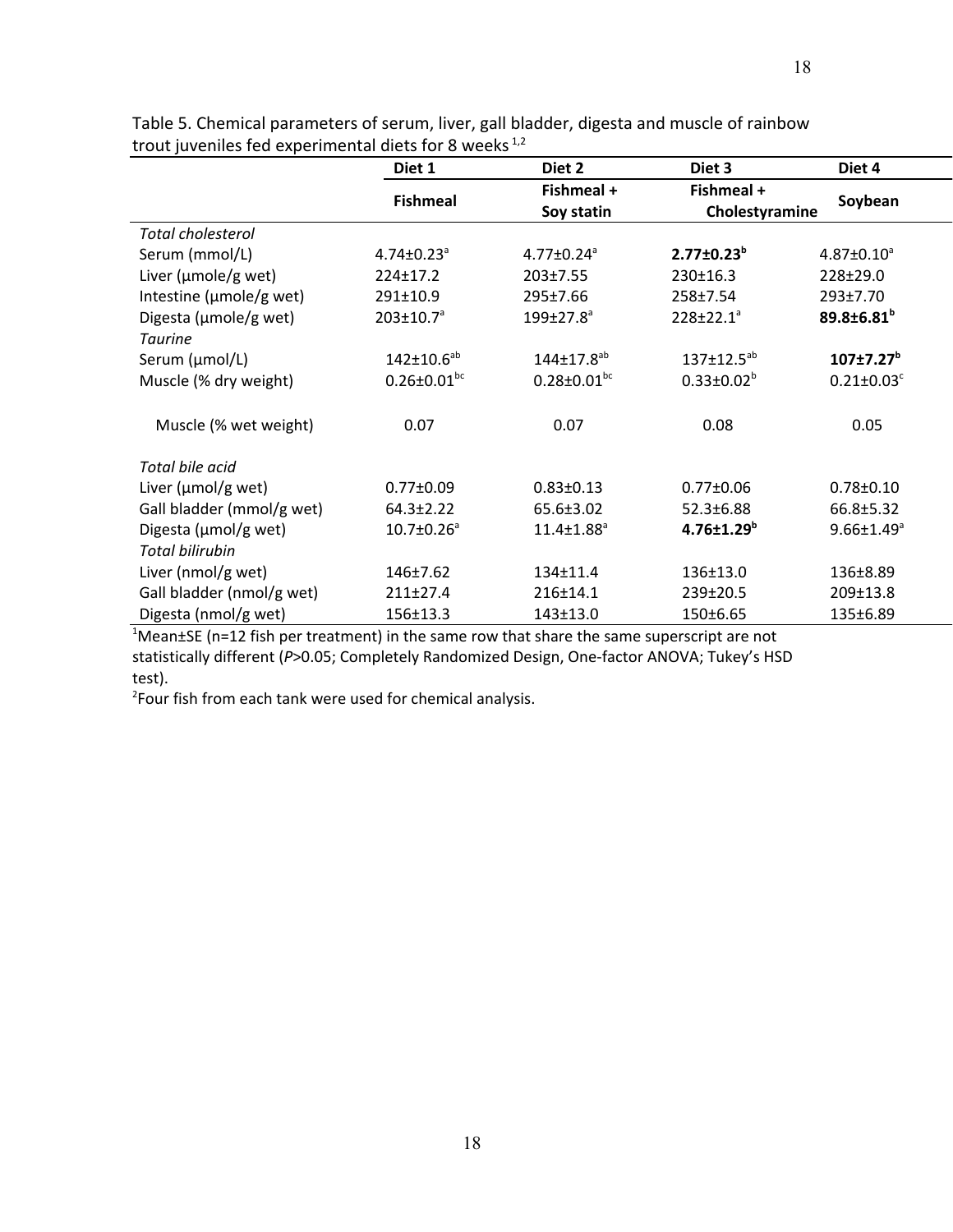|                      |                     | Diet 1          | Diet 2                   | Diet 3                       | Diet 4  | Diet 5                      |
|----------------------|---------------------|-----------------|--------------------------|------------------------------|---------|-----------------------------|
|                      | <b>Initial fish</b> | <b>Fishmeal</b> | Fishmeal +<br>Soy statin | Fishmeal +<br>Cholestyramine | Soybean | Soybean +<br><b>Taurine</b> |
| EAA                  |                     |                 |                          |                              |         |                             |
| Arginine             | 0.80                | 0.93            | 0.92                     | 1.00                         | 0.92    | 0.88                        |
| Histidine            | 0.34                | 0.37            | 0.36                     | 0.41                         | 0.38    | 0.37                        |
| Isoleucine           | 0.60                | 0.67            | 0.64                     | 0.71                         | 0.67    | 0.66                        |
| Leucine              | 0.96                | 1.09            | 1.05                     | 1.16                         | 1.08    | 1.07                        |
| Lysine               | 1.07                | 1.26            | 1.21                     | 1.34                         | 1.23    | 1.21                        |
| Methionine           | 0.38                | 0.44            | 0.43                     | 0.45                         | 0.44    | 0.44                        |
| Cysteine             | 0.12                | 0.14            | 0.13                     | 0.15                         | 0.14    | 0.14                        |
| Phenylalanine        | 0.55                | 0.63            | 0.60                     | 0.67                         | 0.62    | 0.61                        |
| Tyrosine             | 0.46                | 0.57            | 0.55                     | 0.60                         | 0.58    | 0.43                        |
| Threonine            | 0.57                | 0.65            | 0.64                     | 0.69                         | 0.65    | 0.66                        |
| Valine               | 0.69                | 0.78            | 0.74                     | 0.83                         | 0.77    | 0.74                        |
| <b>NEAA</b>          |                     |                 |                          |                              |         |                             |
| Alanine              | 0.79                | 0.92            | 0.93                     | 1.00                         | 0.92    | 0.87                        |
| Aspartic Acid        | 1.25                | 1.43            | 1.41                     | 1.53                         | 1.44    | 1.39                        |
| <b>Glutamic Acid</b> | 1.64                | 1.87            | 1.89                     | 2.07                         | 1.89    | 1.86                        |
| Glycine              | 0.98                | 1.10            | 1.17                     | 1.20                         | 1.10    | 0.94                        |
| Hydroxyproline       | 0.13                | 0.16            | 0.21                     | 0.19                         | 0.18    | 0.17                        |
| Ornithine            | 0.02                | 0.02            | 0.01                     | 0.02                         | 0.02    | 0.01                        |
| Proline              | 0.55                | 0.62            | 0.66                     | 0.70                         | 0.63    | 0.57                        |
| Serine               | 0.47                | 0.53            | 0.56                     | 0.57                         | 0.55    | 0.57                        |
| <b>Taurine</b>       | 0.14                | 0.13            | 0.13                     | 0.14                         | 0.13    | 0.17                        |
| <b>Total AA</b>      | 12.53               | 14.33           | 14.28                    | 15.45                        | 14.37   | 13.81                       |

Table 6. Whole-body amino acid profile (exception for Trp.) of rainbow trout experimental diets for 8 weeks (%, wet basis)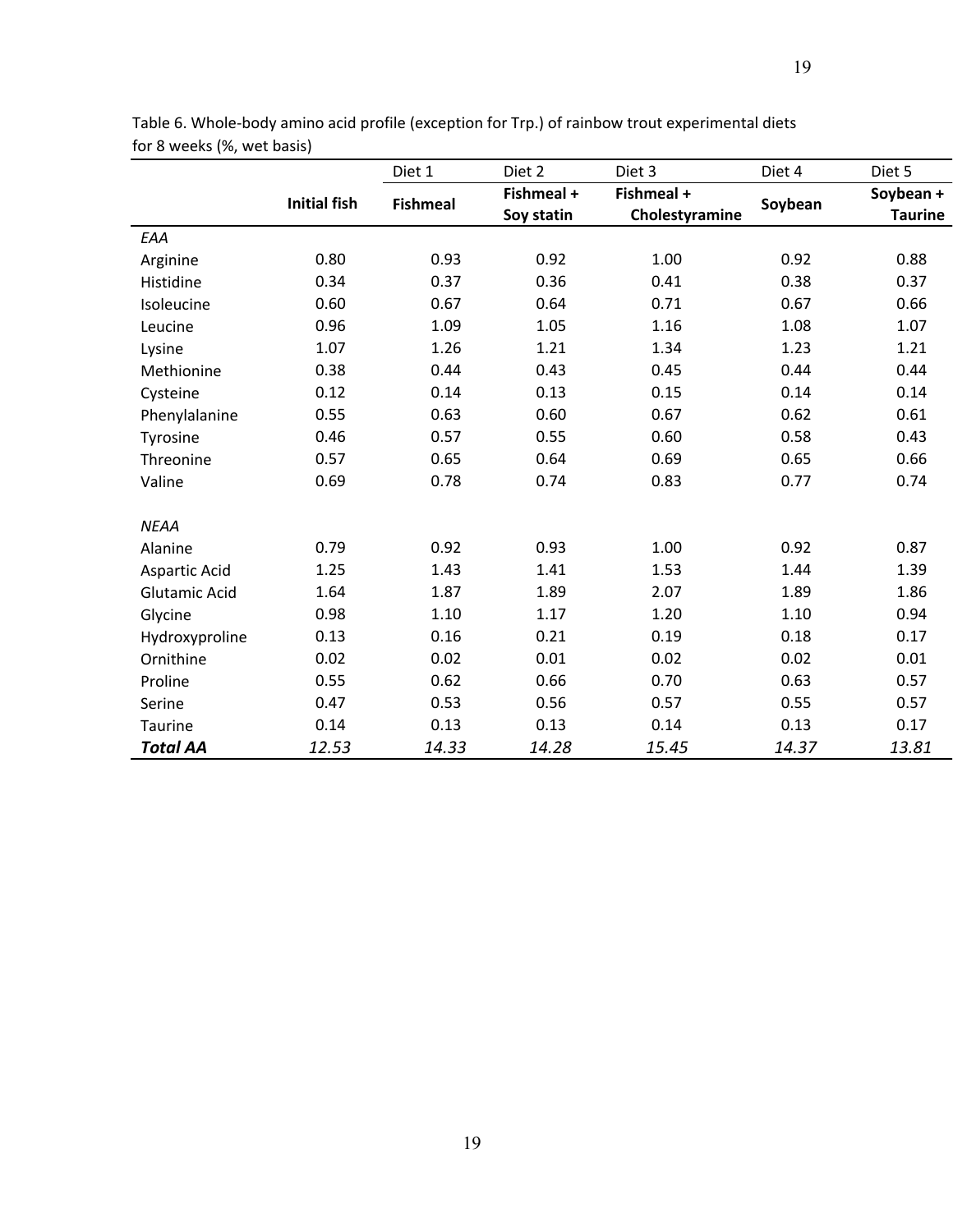|                      | Diet 1          | Diet 2     | Diet 3         | Diet 4  | Diet 5         |
|----------------------|-----------------|------------|----------------|---------|----------------|
|                      | <b>Fishmeal</b> | Fishmeal + | Fishmeal +     | Soybean | Soybean +      |
|                      |                 | Soy statin | Cholestyramine |         | <b>Taurine</b> |
| EAA                  |                 |            |                |         |                |
| Arginine             | 1.13            | 1.12       | 1.22           | 1.08    | 1.07           |
| Histidine            | 0.51            | 0.51       | 0.57           | 0.50    | 0.51           |
| Isoleucine           | 0.92            | 0.91       | 0.98           | 0.88    | 0.88           |
| Leucine              | 1.49            | 1.48       | 1.60           | 1.44    | 1.43           |
| Lysine               | 1.74            | 1.72       | 1.88           | 1.66    | 1.65           |
| Methionine           | 0.59            | 0.59       | 0.64           | 0.56    | 0.57           |
| Cysteine             | 0.19            | 0.19       | 0.21           | 0.18    | 0.18           |
| Phenylalanine        | 0.82            | 0.82       | 0.88           | 0.80    | 0.80           |
| Tyrosine             | 0.76            | 0.76       | 0.84           | 0.75    | 0.58           |
| Threonine            | 0.83            | 0.83       | 0.90           | 0.81    | 0.82           |
| Valine               | 1.03            | 1.02       | 1.11           | 1.00    | 0.96           |
| <b>NEAA</b>          |                 |            |                |         |                |
| Alanine              | 1.10            | 1.09       | 1.18           | 1.06    | 1.04           |
| Aspartic Acid        | 1.91            | 1.90       | 2.06           | 1.84    | 1.81           |
|                      | 2.63            | 2.56       | 2.84           | 2.49    | 2.48           |
| <b>Glutamic Acid</b> |                 |            |                |         |                |
| Glycine              | 0.90            | 0.90       | 0.95           | 0.85    | 0.80           |
| Hydroxyprolin<br>e   | 0.04            | 0.04       | 0.04           | 0.03    | 0.04           |
| Ornithine            | 0.01            | 0.02       | 0.02           | 0.02    | 0.01           |
| Proline              | 0.63            | 0.63       | 0.70           | 0.62    | 0.60           |
| Serine               | 0.63            | 0.62       | 0.68           | 0.61    | 0.64           |
| Taurine              | 0.07            | 0.07       | 0.08           | 0.05    | 0.15           |
| <b>Total AA</b>      | 17.95           | 17.76      | 19.39          | 17.24   | 17.06          |

Table 7. Muscle amino acid profile (exception for Trp.) of rainbow trout experimental diets for 8 weeks (%, wet basis)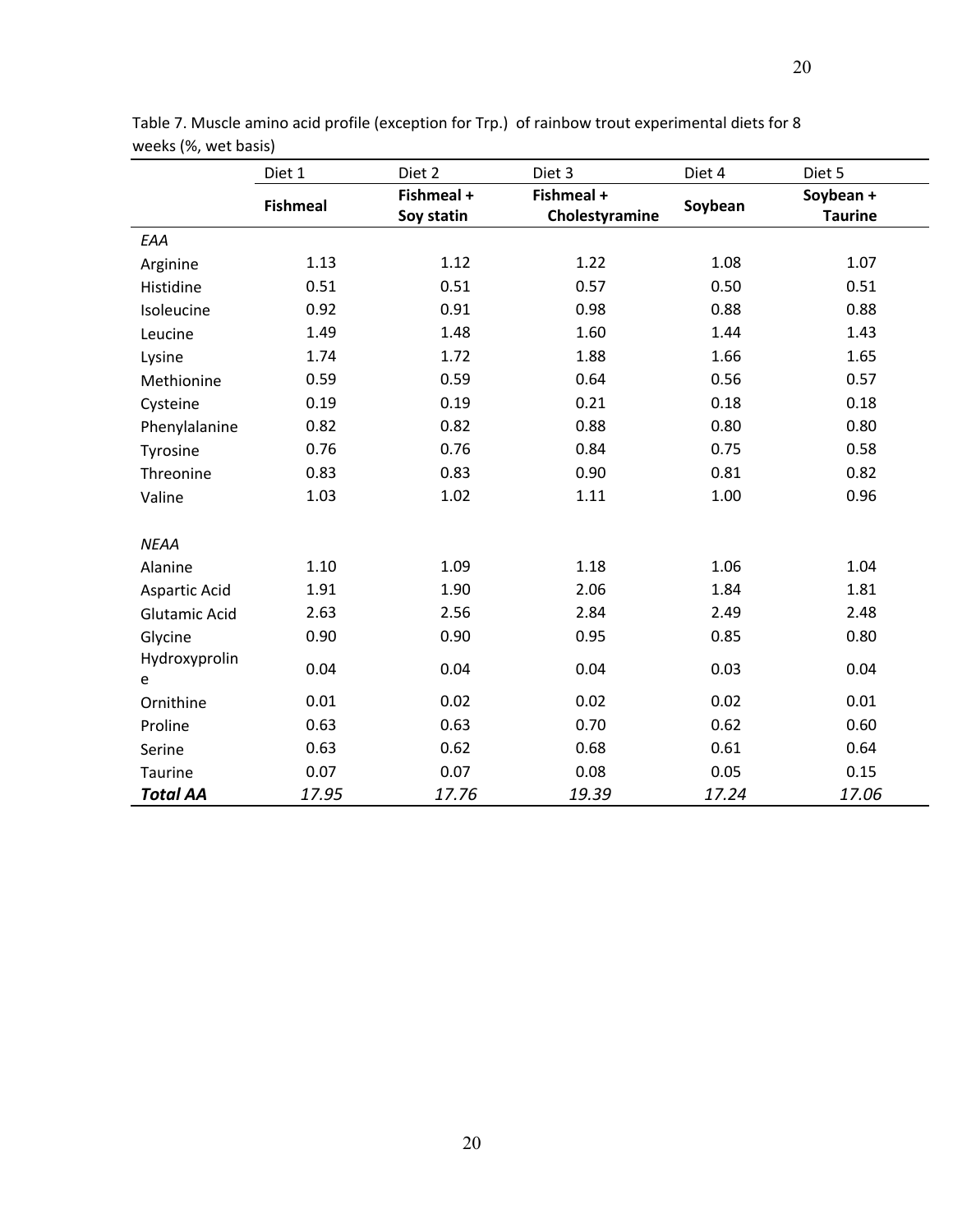Figure1. Relative mRNA expression of genes involved in bile acid metabolism (cyp7a1 and hmgcr) and taurine metabolism (cdo and csd) of liver, and bile acid metabolism (fxr) of distal intestine of rainbow trout juveniles fed experimental diets for 8 weeks<sup>1,2</sup>